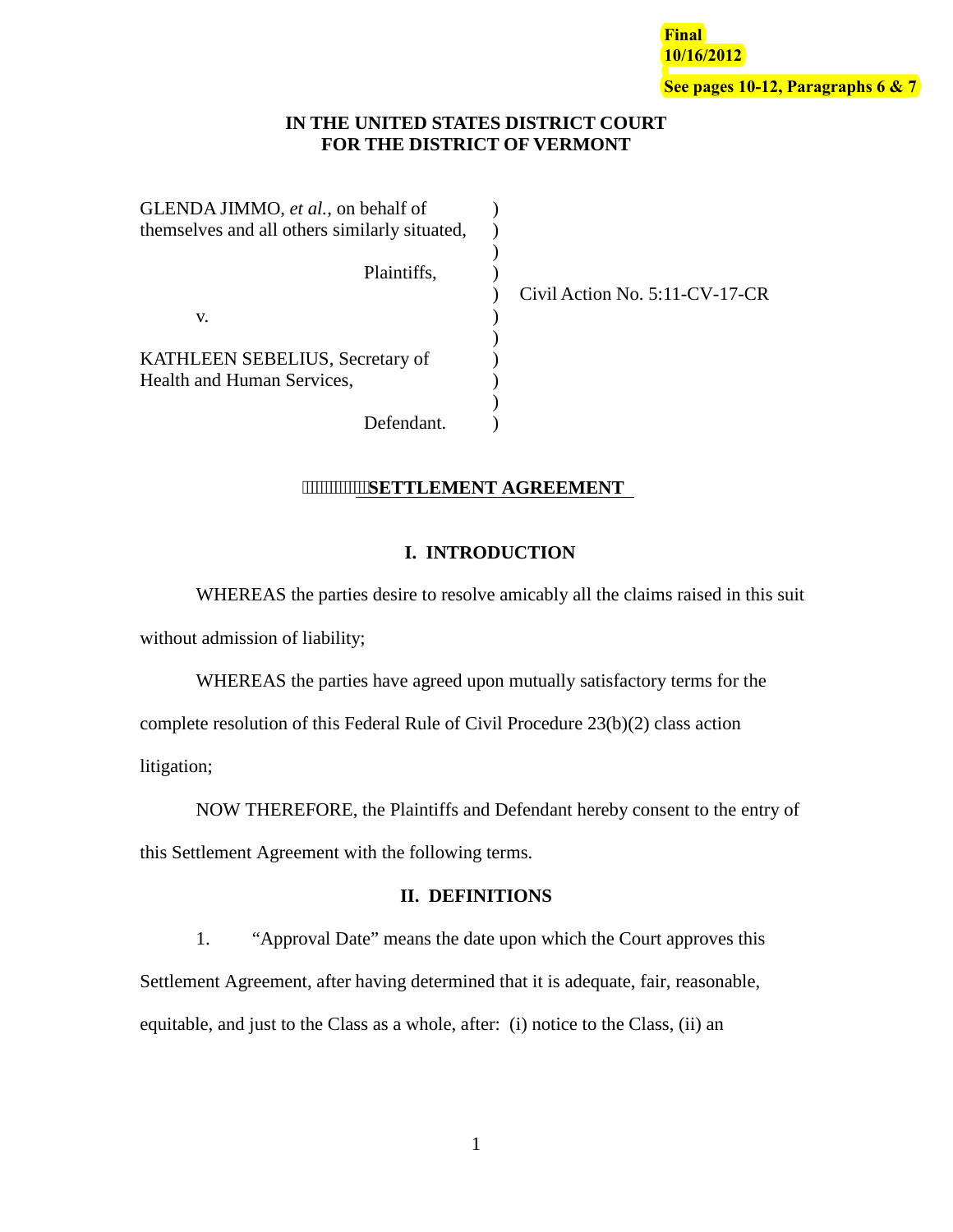opportunity for class members to submit timely objections to the Settlement Agreement, and (iii) a hearing on the fairness of the settlement.

2. "Class Counsel" or "Plaintiffs' Counsel" means the Center for Medicare Advocacy, Inc., Vermont Legal Aid, and Wilson Sonsini Goodrich & Rosati. "Plaintiffs' Lead Counsel" means the attorney Plaintiffs have authorized to be the main contact with Defendant's counsel.

3. The "Class" or "Class Members" means all Medicare beneficiaries as defined in Section [XI.](#page-23-0)

4. "CMS" refers to the Centers for Medicare & Medicaid Services.

5. "Court" means the United States District Court for the District of Vermont.

6. "Defendant" or "the Secretary" means the Secretary of Health and Human Services, in his or her official capacity.

7. "Final, non-appealable denial" or "final and non-appealable" denial means a denial for which the applicable deadline, as described in federal regulations, for an appeal of a decision has expired.

8. "Named Plaintiffs" refers to the individuals and organizations who are named in the First Amended Complaint and have not been dismissed from this action by the Court as of the Approval Date.

9. "Improvement Standard" refers to a standard that Plaintiffs have alleged, but that Defendant denies, exists under which Medicare coverage of skilled services is denied on the basis that a Medicare beneficiary is not improving, without regard to an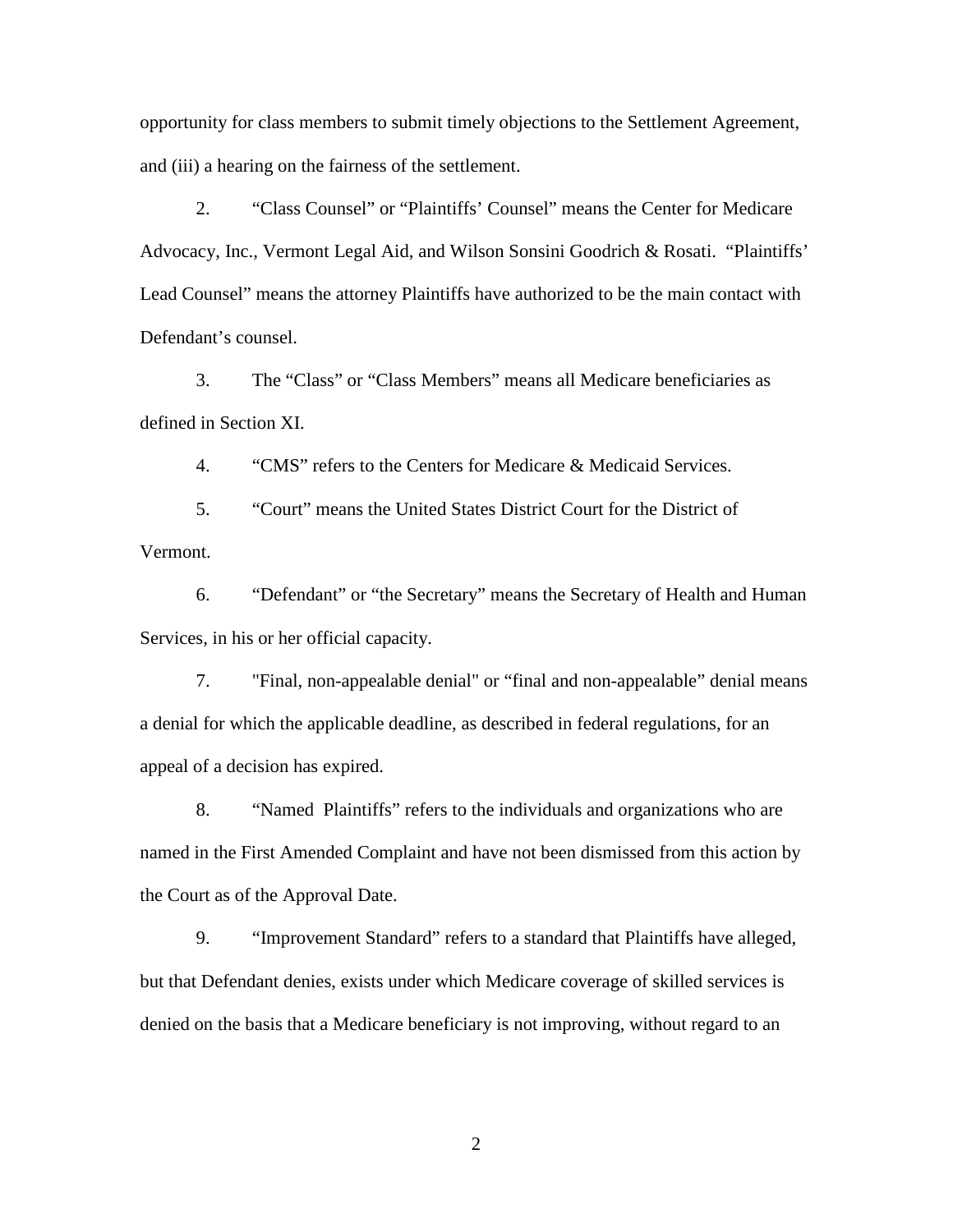individualized assessment of the beneficiary's medical condition and the reasonableness and necessity of the treatment, care or services in question.

10. "Parties" refers to Plaintiffs and to Defendant.

11. "Plaintiffs" refers to the Named Plaintiffs, acting on their own behalf and on behalf of all Class Members.

12. "State Medicaid agencies" refers to the agencies or their contractors within the fifty States and the District of Columbia that are responsible for administering medical assistance benefits under Title XIX of the Social Security Act.

13. "End of the Educational Campaign" means the date upon which the Educational Campaign described in Section [IX.](#page-7-0)[9](#page-13-0) has been conducted and completed as agreed, as evidenced by Defendant's notification to Plaintiffs' Lead Counsel and certification in good faith that all terms of the Educational Campaign have been conducted and completed.

14. "HH" refers to "home health services" as addressed by § 1861(m) of the Social Security Act/ 42 U.S.C. § 1395x(m);

15. "SNF" refers to "skilled nursing facility" as addressed by § 1819(a) of the Social Security Act/ 42 U.S.C. § 1395i-3(a);

16. "OPT" refers to outpatient therapy services as follows: outpatient physical therapy services as addressed by § 1861(p) of the Social Security Act/ 42 U.S.C. §  $1395x(p)$ , outpatient occupational therapy services as addressed by § 1861(g) of the Social Security Act/ 42 U.S.C. § 1395x(g), and outpatient speech-language pathology services as addressed by § 1861(ll)(2) of the Social Security Act/ 42 U.S.C. §  $1395x(11)(2)$ ,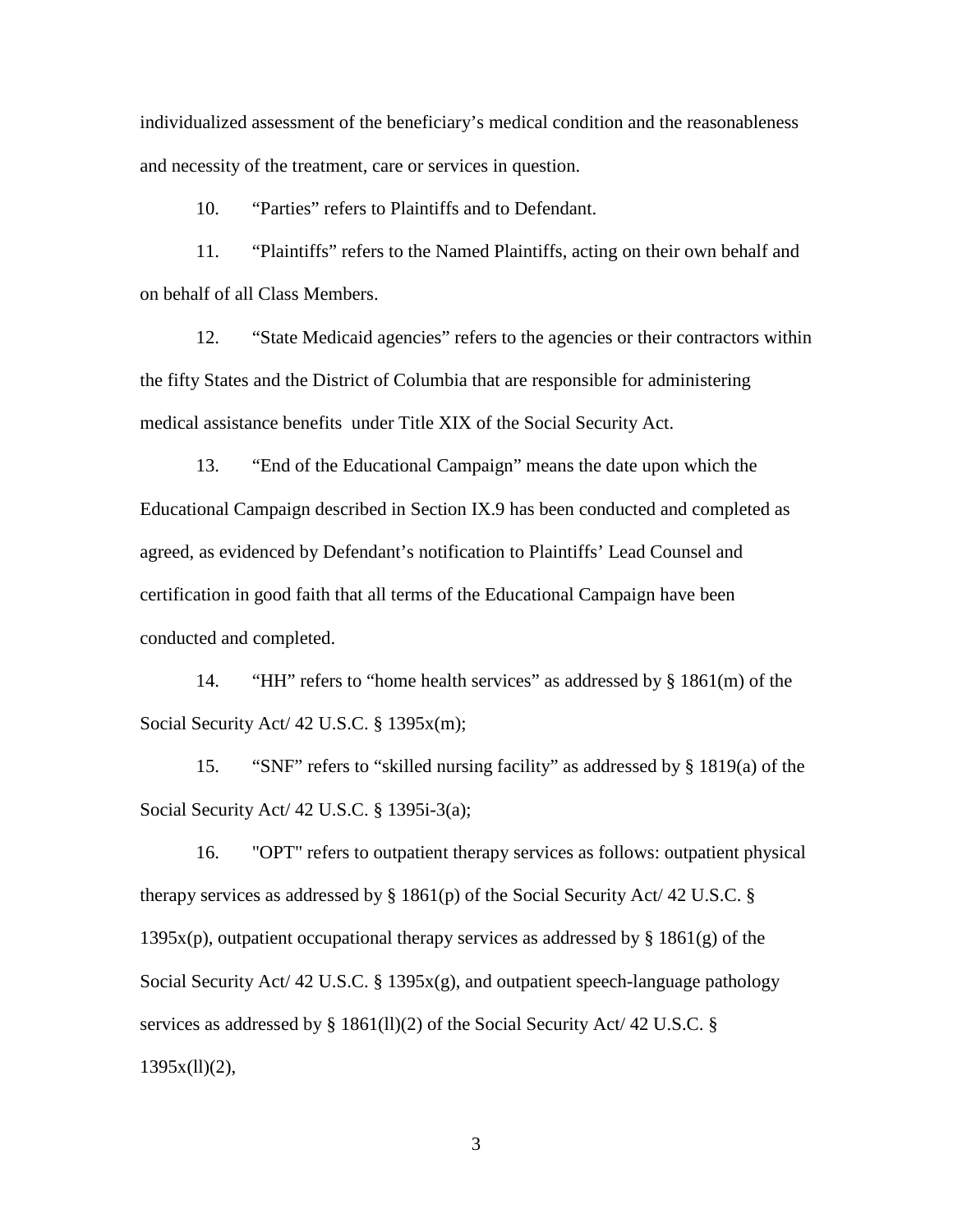17. "IRF" refers to "inpatient rehabilitation facility" as addressed by 42 C.F.R. Part 412, Subpart P.

18. "CORF" refers to "comprehensive rehabilitation facility" as addressed by § 1861(cc) of the Social Security Act/ 42 U.S.C. § 1395x(cc)

# **III. ENTIRE AGREEMENT**

The terms of this Settlement Agreement and any attachments thereto are the exclusive and full agreement of the Parties with respect to all claims for declaratory and injunctive relief and attorney's fees and costs as set forth in this Settlement Agreement and in the First Amended Complaint. No representations or inducements or promises to compromise this action or enter into this Settlement Agreement have been made, other than those recited or referenced in this Settlement Agreement.

## **IV. APPROVAL**

1. This Settlement Agreement is expressly conditioned upon its approval by the Court.

2. The terms of this Settlement Agreement are fair, reasonable, and adequate. The entry of this Settlement Agreement is in the best interest of the Parties and the public.

# **V. FINAL JUDGMENT**

If, after the fairness hearing, the Court approves this Settlement Agreement as fair, reasonable, and adequate, the Court shall direct the entry of Final Judgment (the "Final Judgment") dismissing this action with prejudice, pursuant to the terms of this Settlement Agreement and Fed. R. Civ. P. 41, except that the Court shall retain jurisdiction for the limited purposes described in Section [VI](#page-4-0) of this Settlement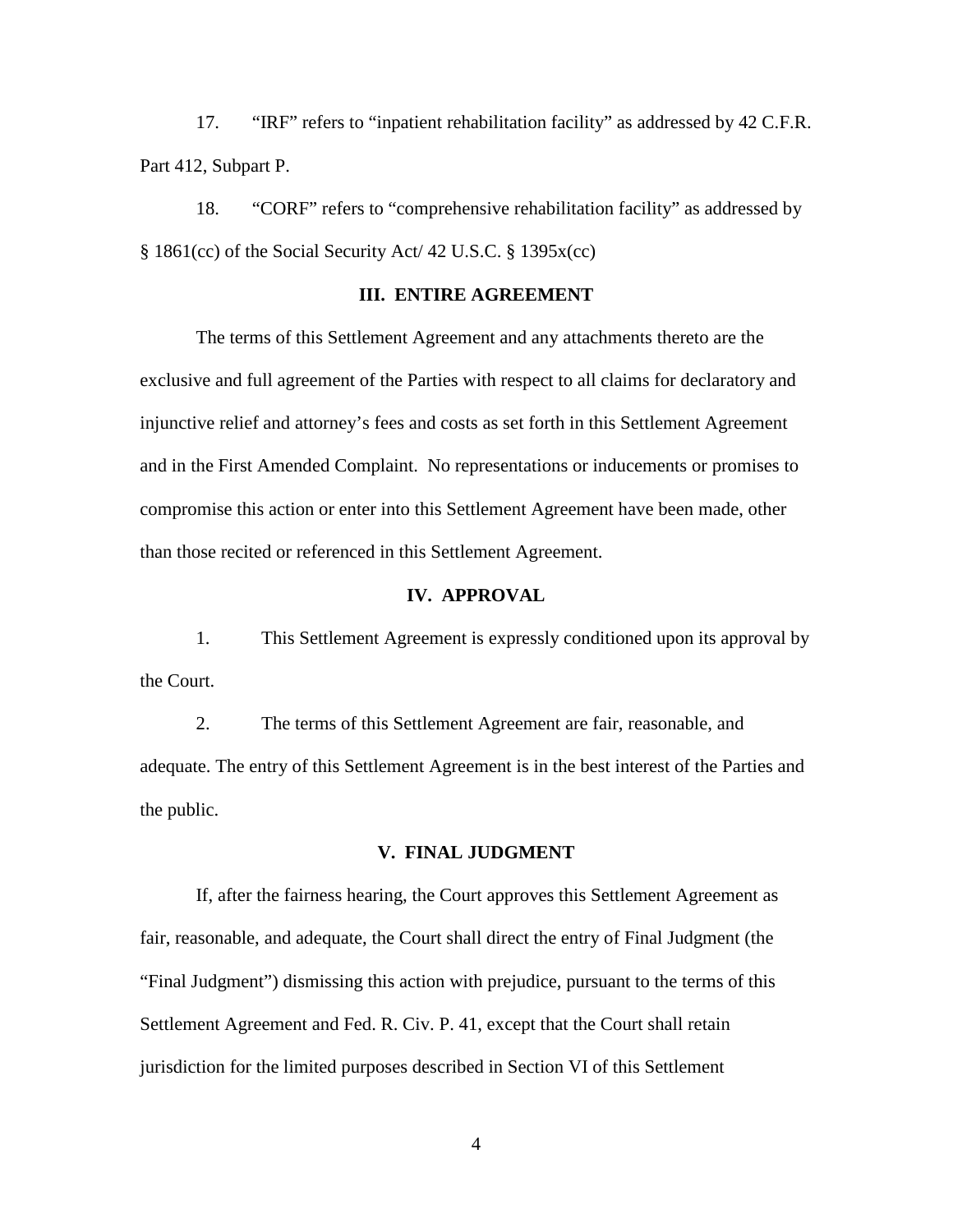Agreement. The Final Judgment shall incorporate and be subject to the terms of the Settlement Agreement.

### **VI. CONTINUING JURISDICTION**

<span id="page-4-0"></span> 1. The Court has held, contrary to arguments made by Defendant, that it has subject matter jurisdiction over this matter. See Opinion and Order dated October 25, 2011 (Docket Entry No. 52).

 2. If for any reason this Settlement Agreement (a) is not finalized by the parties, (b) is not approved by the Court following notice to class members and the fairness hearing, or (c) is in any way rendered null and void (in whole or in part), Defendant preserves all of her rights to argue (in this Court or on appeal) that the Court lacks subject matter jurisdiction over this matter.

 3. Subject to the limitations and reservations set forth in the preceding paragraph, the Court will retain jurisdiction over this matter only for the limited purposes described in this paragraph for the following duration: (a) the Court will retain jurisdiction for a period not to exceed twenty-four (24) months following the End of the Educational Campaign if the Administrator of CMS issues a CMS Ruling communicating the clarified maintenance coverage standards for skilled nursing facility (SNF), home health (HH) and outpatient therapy (OPT) as set forth in Sections IX.6 and IX.7 of this Settlement Agreement within three (3) months after the effective date of the Manual Provisions; or (b) the Court will retain jurisdiction for a period not to exceed thirty-six (36) months following the End of the Educational Campaign if the Administrator of CMS does not issue such a CMS Ruling within three (3) months after the effective date of the Manual Provisions. Such limited jurisdiction shall be for the sole purposes of (a)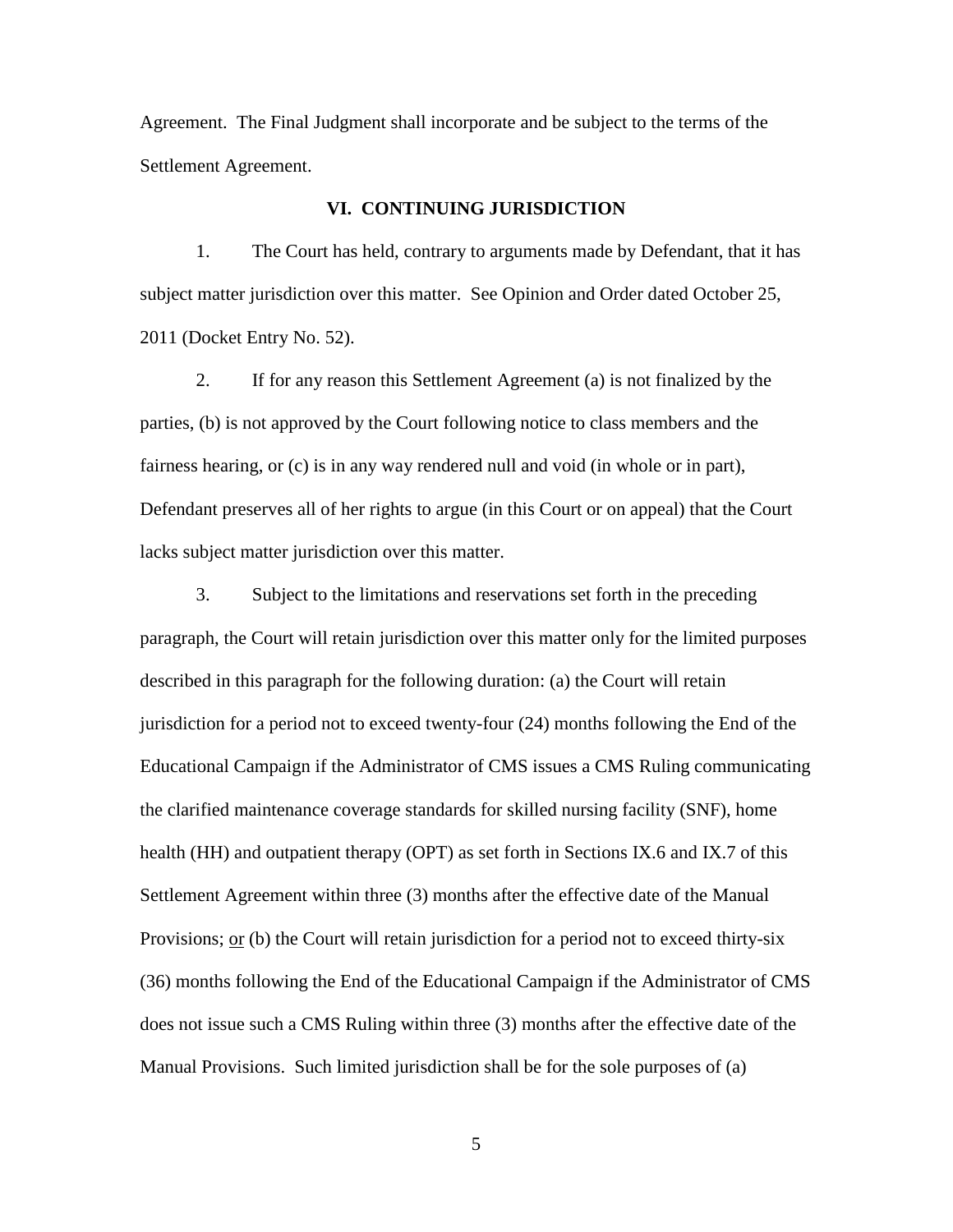enforcing the provisions of the Settlement Agreement in the event that one of the Parties claims that there has been a breach of any of those provisions, (b) modifying the Settlement Agreement if jointly requested by the Parties pursuant to Section [VII,](#page-5-0) (c) entering any other order authorized by the Settlement Agreement, and (d) deciding any fee petition filed by Plaintiffs, solely in the event that the parties are unable to agree on an amount of reasonable attorney's fees, as further described in Section [X.](#page-22-0)

 4. Notwithstanding the time frames for the Court's continuing jurisdiction discussed in the previous Section [VI.](#page-4-0)3, the Court shall maintain jurisdiction to rule on a motion for enforcement of this Settlement Agreement, or for attorney's fees, filed prior to the end of the applicable time frame set out in Section VI.3. The Court will also have jurisdiction to rule on a motion for enforcement of this Settlement Agreement that was filed after the end of the applicable time frame in Section VI.3. if the Dispute Resolution process in Section VIII of this Settlement Agreement is initiated prior to the end of the time frame and if the Party files the motion for enforcement within 30 days of the other Party's written statement of disagreement with the relief requested by the moving Party.

### **VII. MODIFICATION**

<span id="page-5-0"></span>At any time while the Court retains jurisdiction over this matter as described in Section [VI,](#page-4-0) Plaintiffs and Defendant may jointly agree to modify this Settlement Agreement. Any joint request for modification must be in writing, signed by both Class Counsel and Defendant's counsel, and is subject to approval by the Court.

#### **VIII. DISPUTE RESOLUTION PROCEDURES**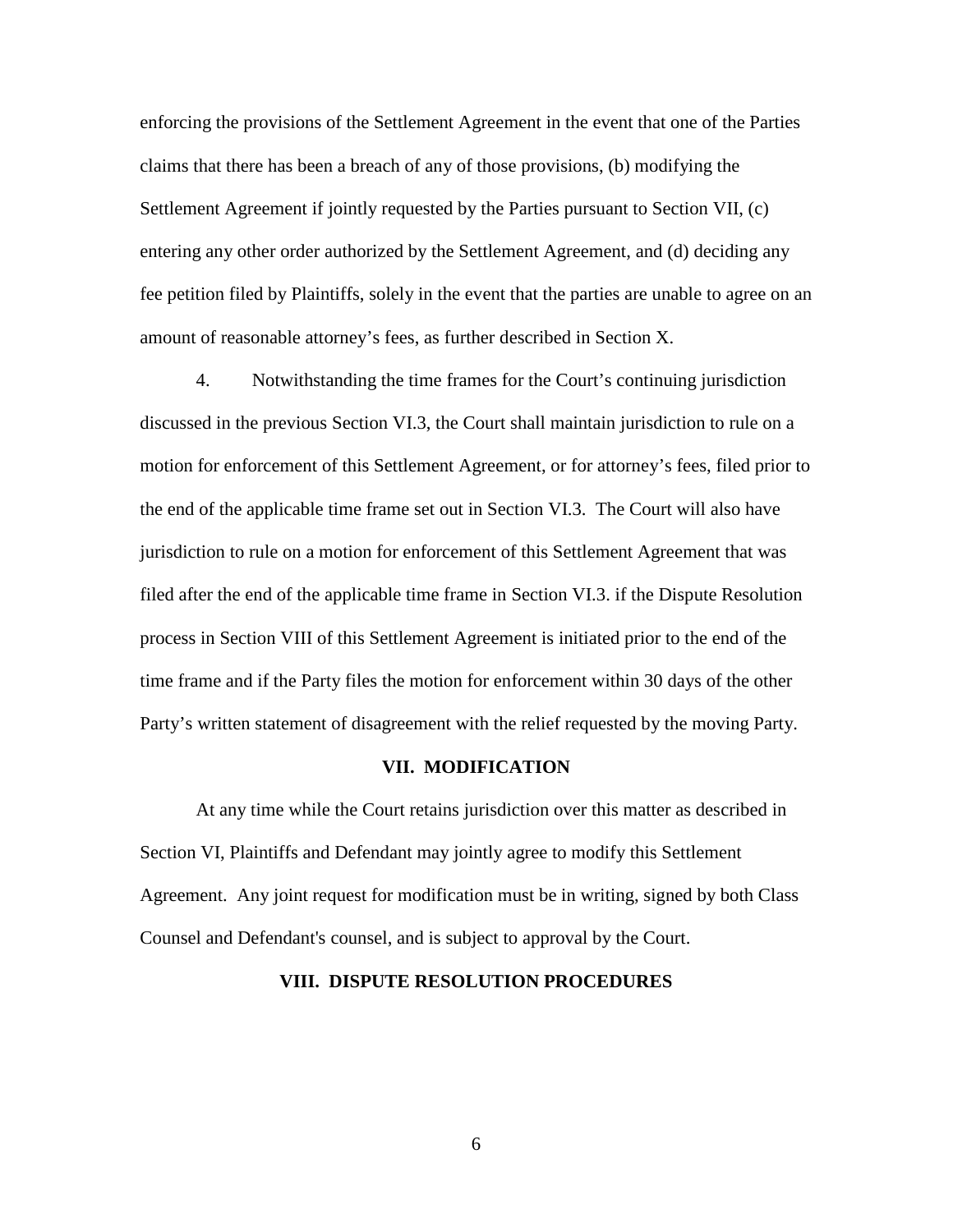Either Party shall have the right to initiate steps to resolve any alleged noncompliance with any provision of the Settlement Agreement, subject to limitations and standards set forth in the Settlement Agreement.

1. If one party (the "Initiating Party") has good reason to believe that an issue of noncompliance exists, it will first give timely written notice to the other party (the "Responding Party"), including: (a) a reference to all specific provisions of the Settlement Agreement that are involved; (b) a statement of the issue; (c) a statement of the remedial action sought by the Initiating Party; and (d) a brief statement of the specific facts, circumstances, and any other arguments supporting the position of the Initiating Party; and (e) if there is a good faith basis for expedited resolution, the circumstances that make expedited resolution appropriate, and the proposed date for a reasonable expedited response. To be timely, such notice must be provided promptly. Notice that is not provided promptly because of a lack of diligence on the part of the Initiating Party shall not serve as a basis for the Court to exercise jurisdiction as described in Section [VI.](#page-4-0)4 above.

2. Within thirty (30) calendar days after receiving such timely notice or within a reasonable time for an expedited resolution, the Responding Party shall respond in writing to the statement of facts and arguments set forth in the notice and shall provide its written position, including the facts and arguments upon which it relies in support of its position.

3. The Parties shall undertake good-faith negotiations, including meeting and conferring by telephone or in person and exchanging relevant documents and/or other information, to attempt to resolve the alleged noncompliance. The written notice set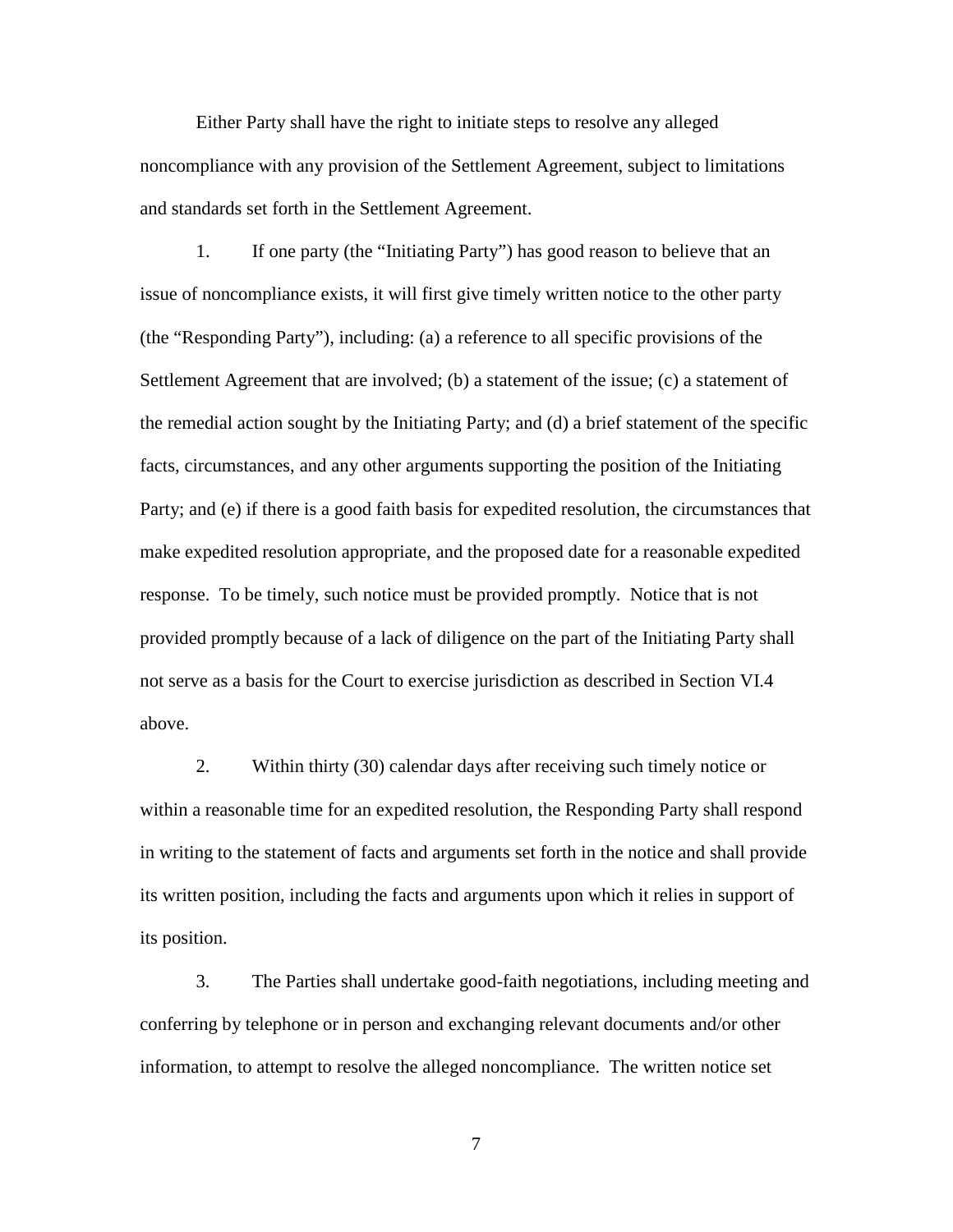forth in Section VIII.1 may be amended solely to include issue(s) related to the original notice that may arise during the meet-and-confer process described in this paragraph.

4. If the Initiating Party believes in good faith that efforts to resolve the matter have failed or if sixty (60) calendar days have elapsed from the Receiving Party's receipt of timely notice, the Initiating Party, after providing written notice to the Responding Party, may file a motion with the Court, with a supporting brief, requesting resolution of the alleged noncompliance, provided however that the relief sought by such motion shall be limited to the issue(s) of alleged noncompliance described in the written notice, as to which the Parties have met and conferred as described in Section VIII.3.

5. The Responding Party shall be provided with appropriate notice of any such motion and an opportunity to be heard on the motion, as provided under the Civil Local Rules of the District of Vermont and the Federal Rules of Civil Procedure.

6. The Initiating Party cannot seek contempt sanctions as a remedy for alleged noncompliance with the Settlement Agreement. If, however, the Initiating Party successfully argues to the Court that there has been a breach of the Agreement and obtains an order from the Court compelling the Responding Party to remedy the breach, and if the Responding Party subsequently violates that order, then the Initiating Party is free to seek contempt sanctions for that violation.

### **IX. INJUNCTIVE PROVISIONS**

### <span id="page-7-0"></span>**Manual Revisions**

1. The agency will revise the relevant portions of Chapters 7, 8, and 15 of the Medicare Benefit Policy Manual (MBPM) to clarify the coverage standards for the skilled nursing facility (SNF), home health (HH), and outpatient therapy (OPT) benefits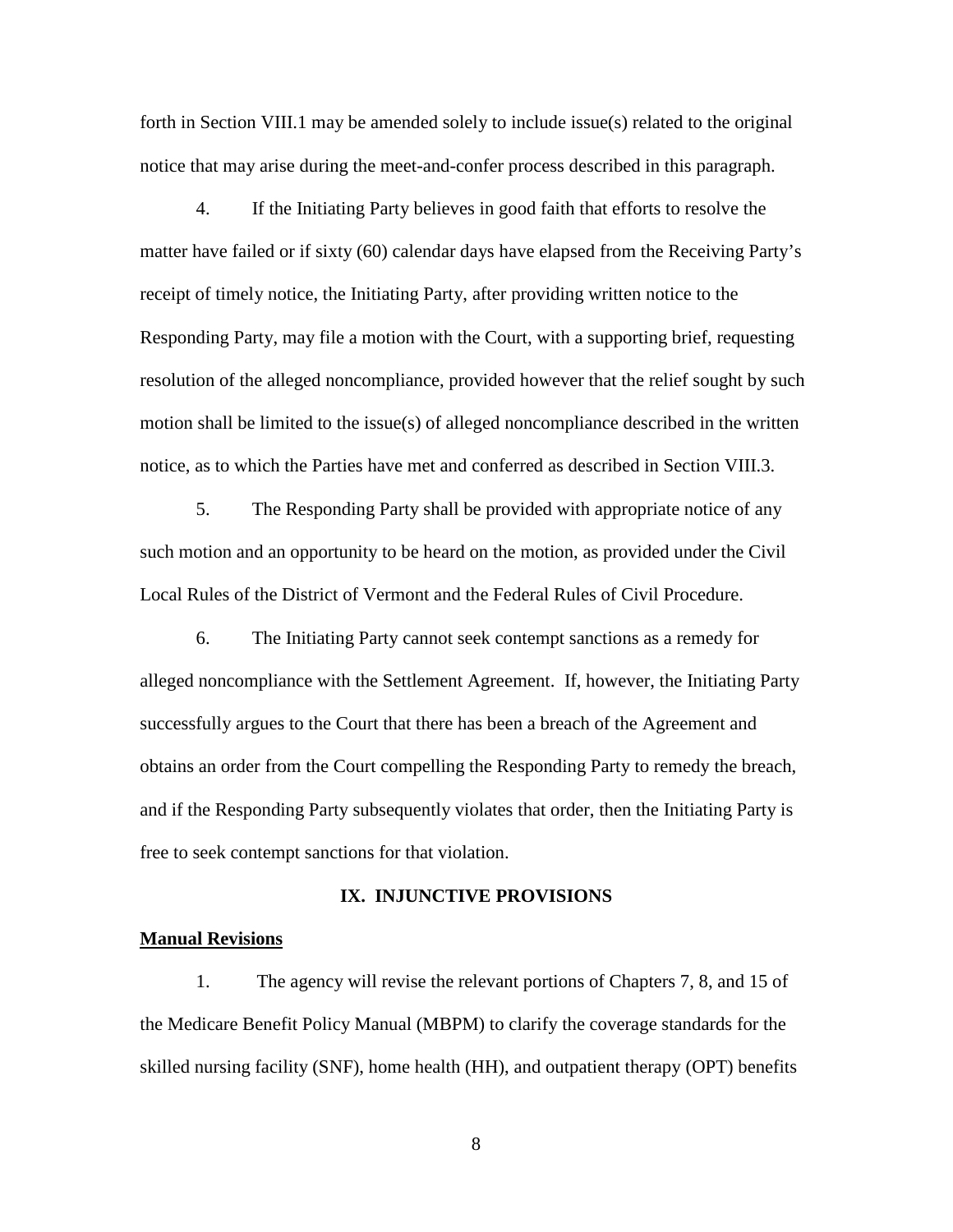when a patient has no restoration or improvement potential but when that patient needs skilled SNF, HH, or OPT services (SNF, HH, OPT "maintenance coverage standard"). The agency will also revise the relevant portions of Chapter 1, Section 110 of the MBPM to clarify the coverage standards for services performed in an inpatient rehabilitation facility (IRF).

2. The manual revisions to be made pursuant to this Settlement Agreement will clarify the SNF, HH, and OPT maintenance coverage standards and IRF coverage standard only as set forth below in Sections IX[.6](#page-9-0) through IX[.8.](#page-13-1) Existing Medicare eligibility requirements for coverage remain in effect. Nothing in this Settlement Agreement modifies, contracts, or expands the existing eligibility requirements for receiving Medicare coverage, including such requirements found in:

> a. Posthospital SNF Care, as set forth in 42 C.F.R. Part 409, Subparts C and D, and related subregulatory guidance;

b. Home Health Services, as set forth in 42 C.F.R. Part 409, Subpart E, 42 C.F.R. Part 410, Subpart C, and related subregulatory guidance;

c. Outpatient Therapy Services, as set forth in 42 C.F.R. Part 410, Subpart B, and related subregulatory guidance; and

d. Inpatient Rehabilitation Facility services, as set forth in 42 C.F.R. Part 412, Subpart P, and related subregulatory guidance.

3. CMS will revise or eliminate any manual provisions in Chapters 7, 8, and 15 and Chapter 1, Section 110 of the MBPM that CMS determines are in conflict with the standards set forth below in Sections IX[.6](#page-9-0) through IX[.8.](#page-13-1)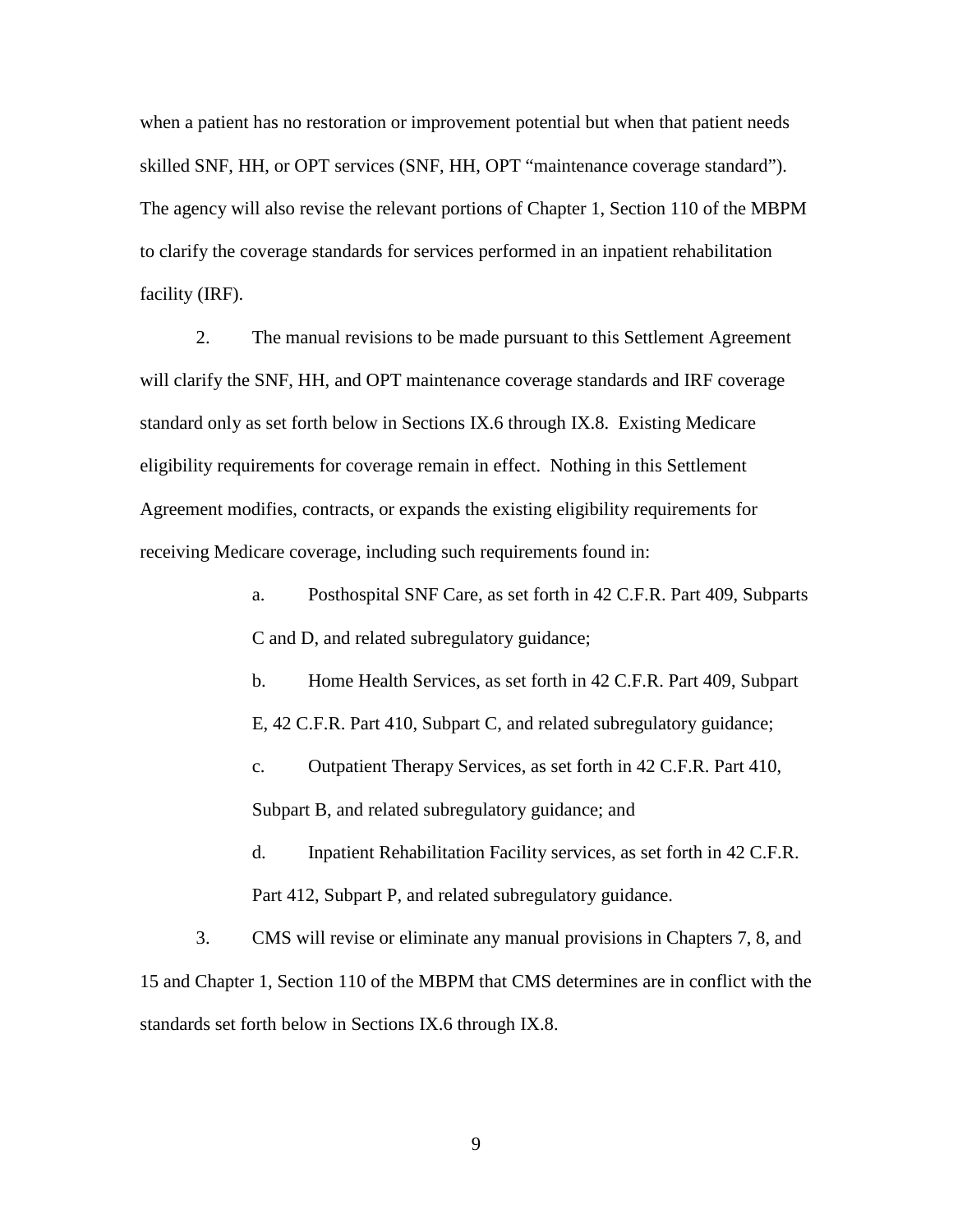<span id="page-9-1"></span>4. CMS will afford Plaintiffs' Counsel 21 days to review and provide a single set of written comments on the manual provisions revised or eliminated as part of settlement before the manual provisions are finalized and issued. CMS will take any recommendations from Plaintiffs' Counsel under advisement and will make a good faith effort to utilize Plaintiffs' Counsel's reasonable recommendations that are limited to the coverage standards as clarified in Sections IX[.6](#page-9-0) through IX[.8](#page-13-1) and that are consistent with those coverage standards as well as all other statutory and regulatory requirements. If plaintiffs request, CMS will also afford Plaintiffs' Counsel a second opportunity for review and comment on these manual revisions before the manual provisions are finalized and issued; Plaintiffs' Counsel will have 14 days to review any subsequent changes made and either provide a second set of written comments or communicate its comments at a meeting between counsel. CMS will take any recommendations from Plaintiffs' Counsel under advisement and will make a good faith effort to utilize Plaintiffs' Counsel's reasonable recommendations that are limited to the coverage standards as clarified in Sections IX[.6](#page-9-0) through IX[.8](#page-13-1) and that are consistent with those coverage standards as well as all other statutory and regulatory requirements. CMS shall retain final authority as to the ultimate content of the manual provisions.

5. In providing any set of recommendations described in paragraph [4](#page-9-1) above, Plaintiffs agree to collect all recommendations into one consolidated document to be provided by Plaintiffs' Lead Counsel.

# **Maintenance Coverage Standard for Therapy Services under the SNF, HH, and OPT Benefits**

<span id="page-9-0"></span>6. Manual revisions will clarify that SNF, HH, and OPT coverage of therapy to perform a maintenance program does not turn on the presence or absence of a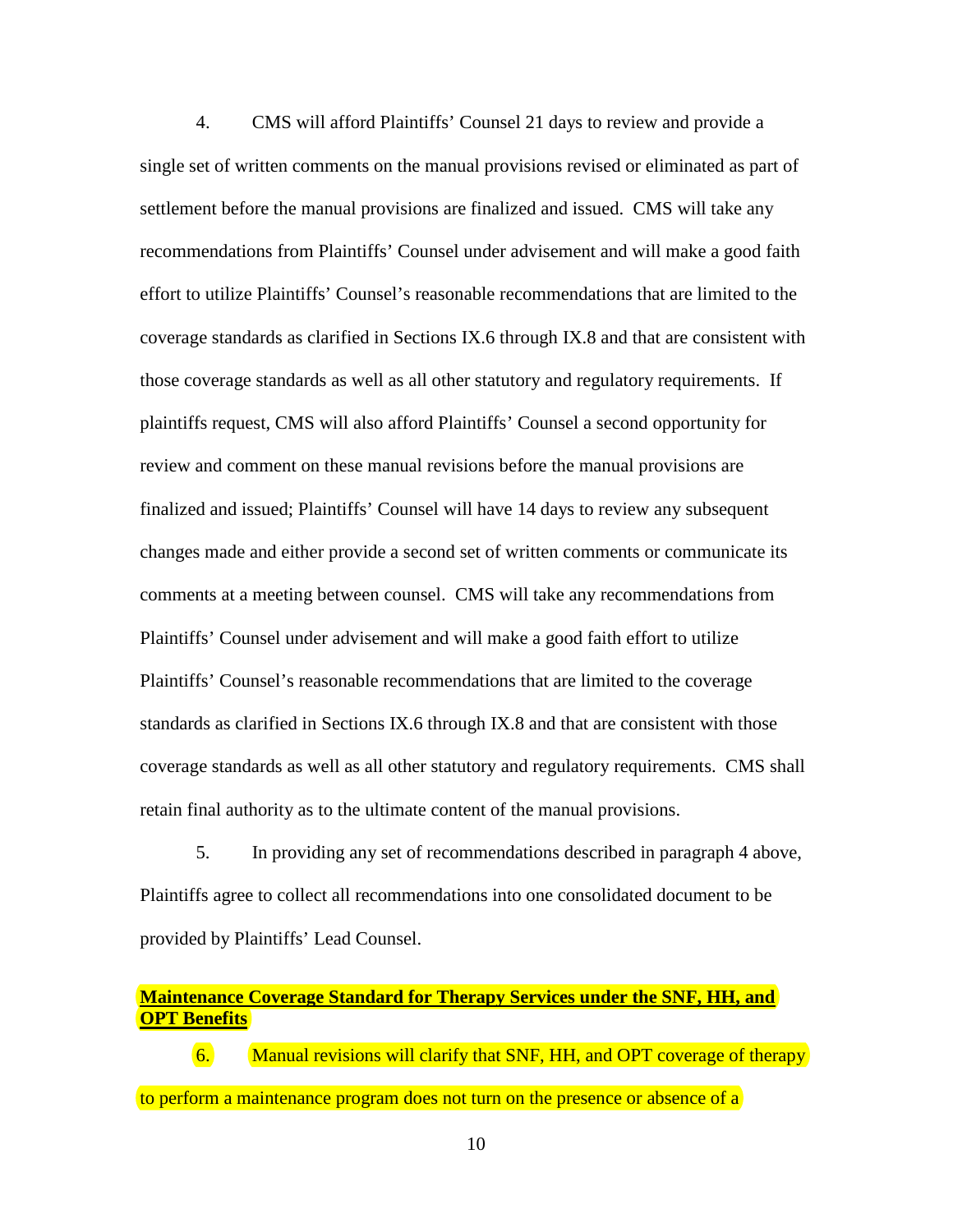beneficiary's potential for improvement from the therapy, but rather on the beneficiary's need for skilled care.

> a. The manual revisions will clarify that, under the SNF, HH, and OPT maintenance coverage standards, skilled therapy services are covered when an individualized assessment of the patient's clinical condition demonstrates that the specialized judgment, knowledge, and skills of a qualified therapist ("skilled care") are necessary for the performance of a safe and effective maintenance program. Such a maintenance program to maintain the patient's current condition or to prevent or slow further deterioration is covered so long as the beneficiary requires skilled care for the safe and effective performance of the program. When, however, the individualized assessment does not demonstrate such a necessity for skilled care, including when the performance of a maintenance program does not require the skills of a therapist because it could safely and effectively be accomplished by the patient or with the assistance of nontherapists, including unskilled caregivers, such maintenance services will not be covered under the SNF, HH, or OPT benefits.

b. The manual revisions will further clarify that, under the standard set forth in the previous paragraph (Section IX.6.a.), skilled care is necessary for the performance of a safe and effective maintenance program only when (a) the particular patient's special medical complications require the skills of a qualified therapist to perform a therapy service that would otherwise be considered non-skilled; or (b) the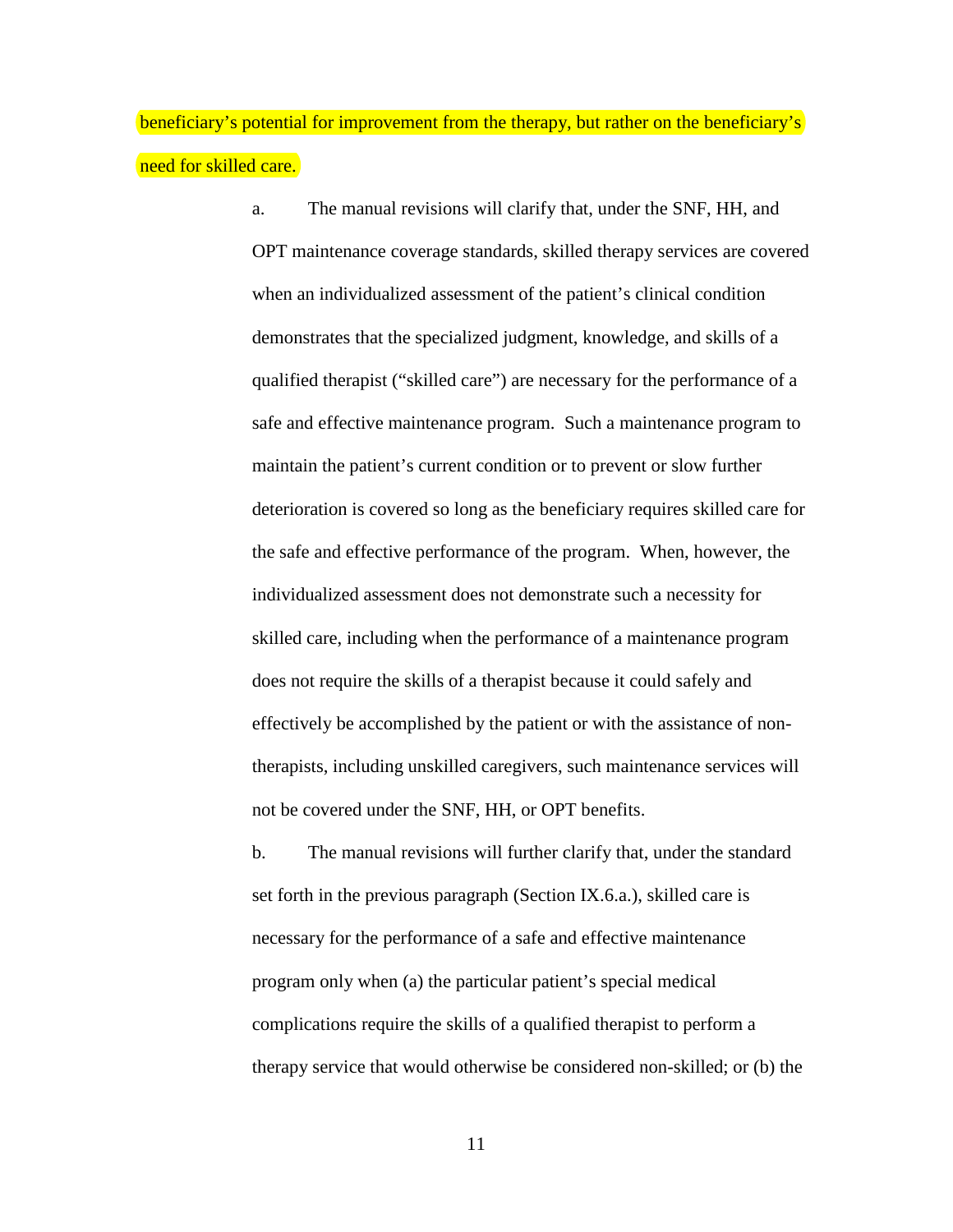needed therapy procedures are of such complexity that the skills of a qualified therapist are required to perform the procedure.

c. The manual revisions will further clarify that, to the extent provided by regulation, the establishment or design of a maintenance program by a qualified therapist, the instruction of the beneficiary or appropriate caregiver by a qualified therapist regarding a maintenance program, and the necessary periodic reevaluations by a qualified therapist of the beneficiary and maintenance program are covered to the degree that the specialized knowledge and judgment of a qualified therapist are required.

d. The maintenance coverage standard for therapy as outlined in this section does not apply to therapy services provided in an inpatient rehabilitation facility (IRF) or a comprehensive outpatient rehabilitation facility (CORF).

# **Maintenance Coverage Standard for Nursing Services under the SNF and HH Benefits**

<span id="page-11-0"></span>7. Manual revisions will clarify that SNF and HH coverage of nursing care does not turn on the presence or absence of an individual's potential for improvement from the nursing care, but rather on the beneficiary's need for skilled care.

> a. The manual revisions will clarify that, under the SNF and HH benefits, skilled nursing services are covered when an individualized assessment of the patient's clinical condition demonstrates that the specialized judgment, knowledge, and skills of a registered nurse or, when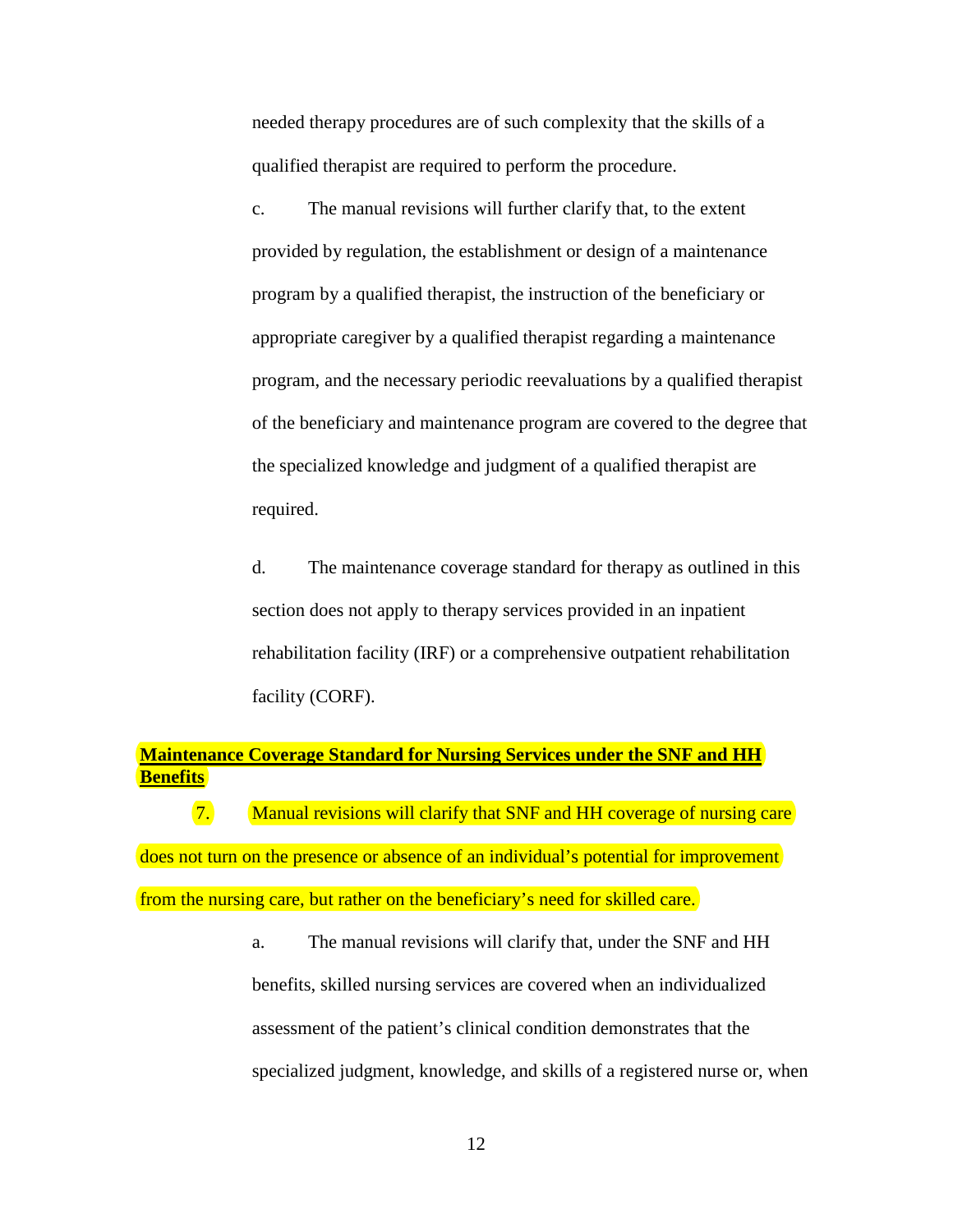provided by regulation, a licensed practical (vocational) nurse ("skilled care") are necessary. Skilled nursing services would be covered where such skilled nursing services are necessary to maintain the patient's current condition or prevent or slow further deterioration so long as the beneficiary requires skilled care for the services to be safely and effectively provided. When, however, the individualized assessment does not demonstrate such a necessity for skilled care, including when the services needed do not require skilled nursing care because they could safely and effectively be performed by the patient or unskilled caregivers, such services will not be covered under the SNF or HH benefits.

b. The manual revisions will further clarify that, under the standard set forth in the previous paragraph (Section IX.7.a.), skilled nursing care is necessary only when (a) the particular patient's special medical complications require the skills of a registered nurse or, when provided by regulation, a licensed practical nurse to perform a type of service that would otherwise be considered non-skilled; or (b) the needed services are of such complexity that the skills of a registered nurse or, when provided by regulation, a licensed practical nurse are required to furnish the services. To be considered a skilled service, the service must be so inherently complex that it can be safely and effectively performed only by, or under the supervision of, professional or technical personnel as provided by regulation, including 42 C.F.R. 409.32.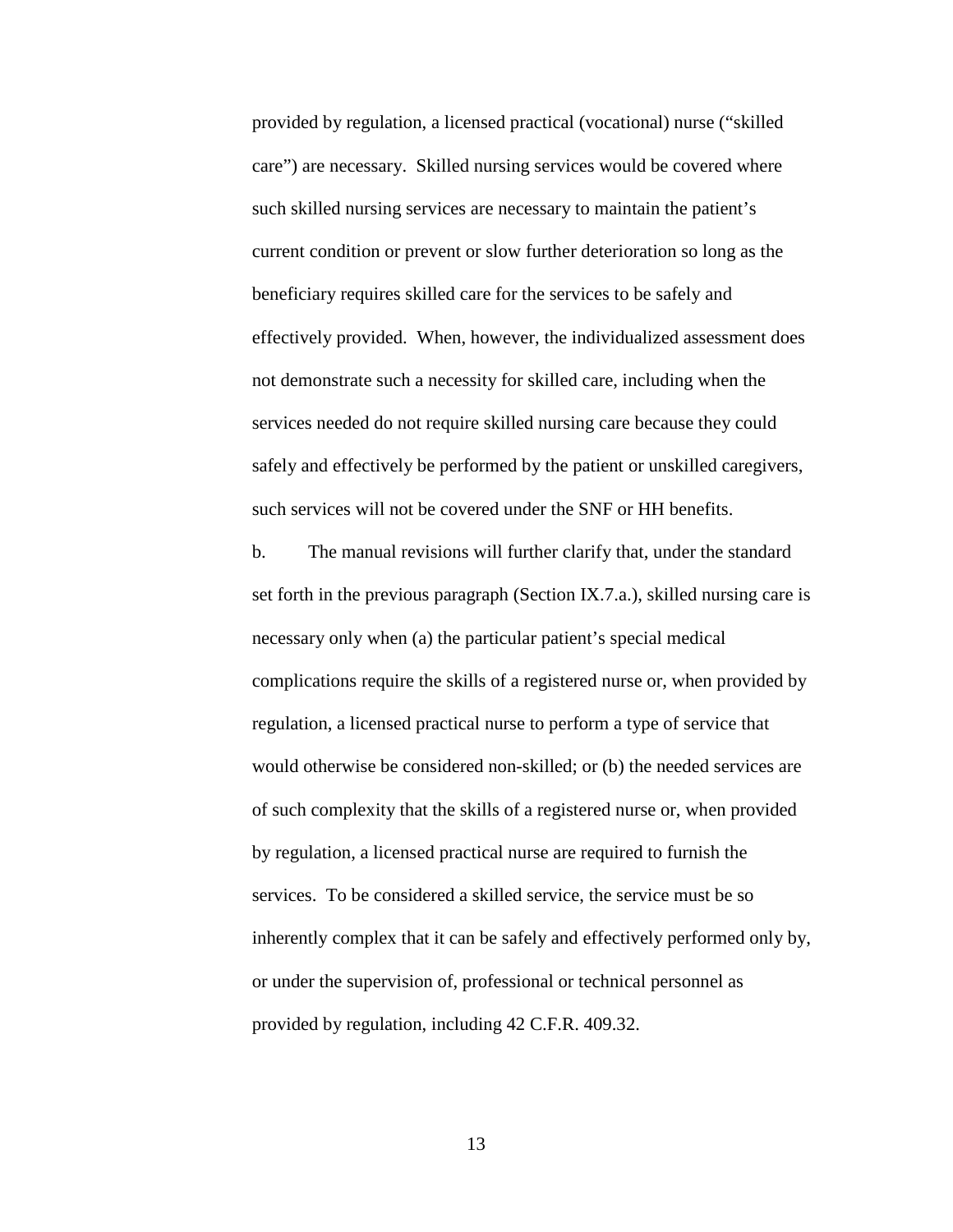c. The maintenance coverage standard for nursing services as outlined in this section does not apply to nursing services provided in an inpatient rehabilitation facility (IRF) or a comprehensive outpatient rehabilitation facility (CORF).

# <span id="page-13-1"></span>**IRF Coverage Standard**

8. Manual revisions will clarify that an IRF claim could never be denied for the following reasons: (1) because a patient could not be expected to achieve complete independence in the domain of self-care or (2) because a patient could not be expected to return to his or her prior level of functioning.

# **Educational Campaign**

<span id="page-13-0"></span>9. CMS will engage in a nationwide educational campaign, as set forth in the following Sections [IX.](#page-7-0)[10](#page-13-2) through [IX.](#page-7-0)[14,](#page-16-0) which will use written materials and interactive forums with providers and contractors, to communicate the SNF, home health, and OPT maintenance coverage standards and the IRF coverage standards as set forth in Sections IX[.6](#page-9-0) through IX[.8.](#page-13-1)

<span id="page-13-2"></span>10. The educational campaign will be directed to include the following contractors, adjudicators, and providers and suppliers (collectively "recipients") through the following written educational materials ("written educational materials"):

> a. Medicare Administrative Contractors (MACs, Part A/B contractors): Program Transmittal and MLN Matters article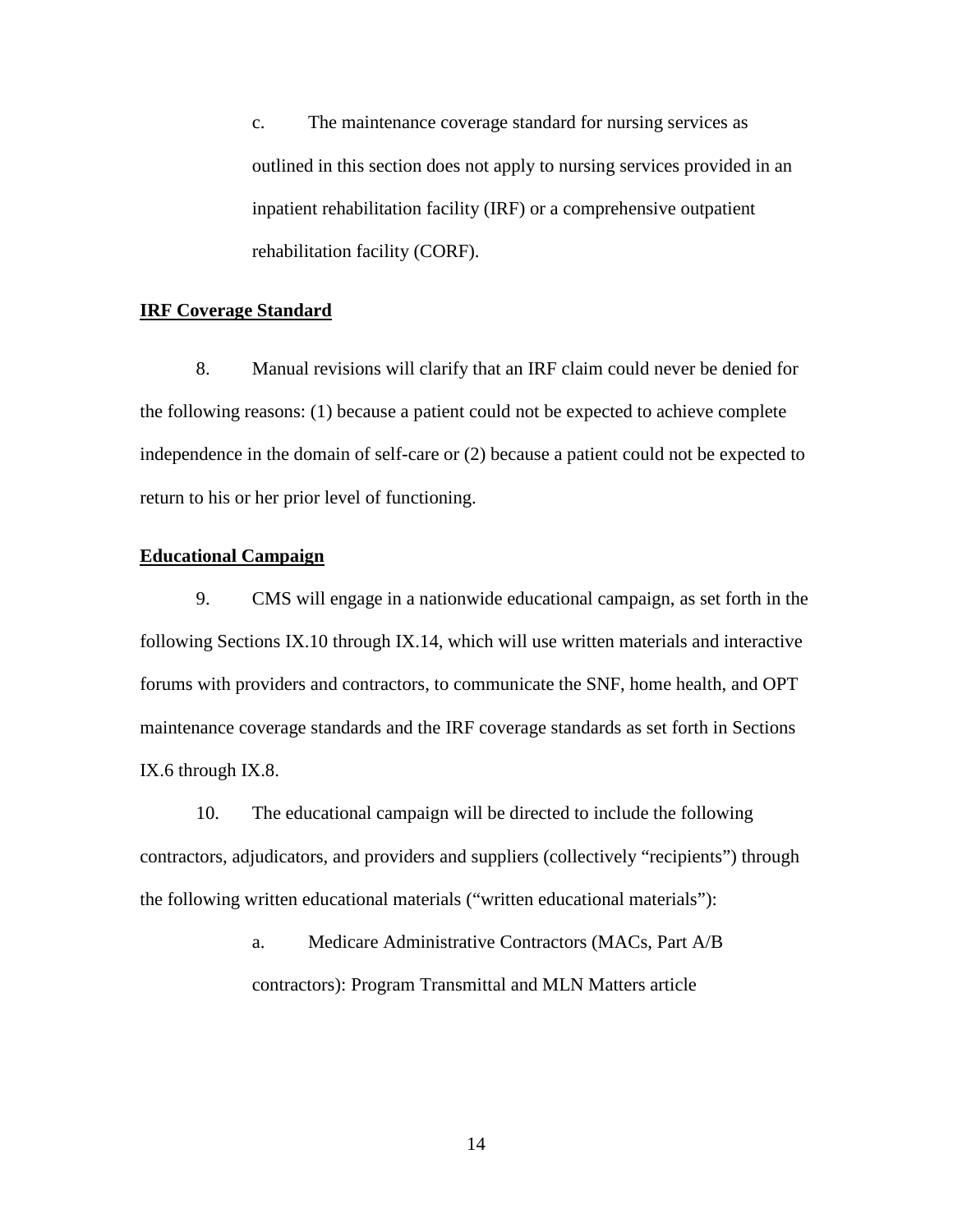b. Medicare Advantage (MA) Organizations (Part C contractors): Health Plan Management System (HPMS) memorandum and MLN Matters article

c. Part A/B Qualified Independent Contractors (QICs): MLN Matters article

d. Part C QIC/Independent Review Entity (IRE): MLN Matters article

e. Quality Improvement Organizations (QIOs, formerly PROs): Transmittal of Policy Systems (TOPS) memorandum and MLN Matters article

f. Recovery Audit Contractors (RACs): Program Transmittal and MLN Matters article

g. Administrative Law Judges (ALJs): MLN Matters article will be distributed to the Chief Administrative Law Judge for dissemination to the ALJs.

h. Medicare Appeals Council: MLN Matters article will be distributed to the Chair of the Departmental Appeals Board for dissemination to the Administrative Appeals Judges.

i. Providers and suppliers: MLN Matters article to be distributed by the MACs, MA contractors, and CMS via listservs to subscribed providers.

j. Subscribers to CMS listservs: MLN Matters article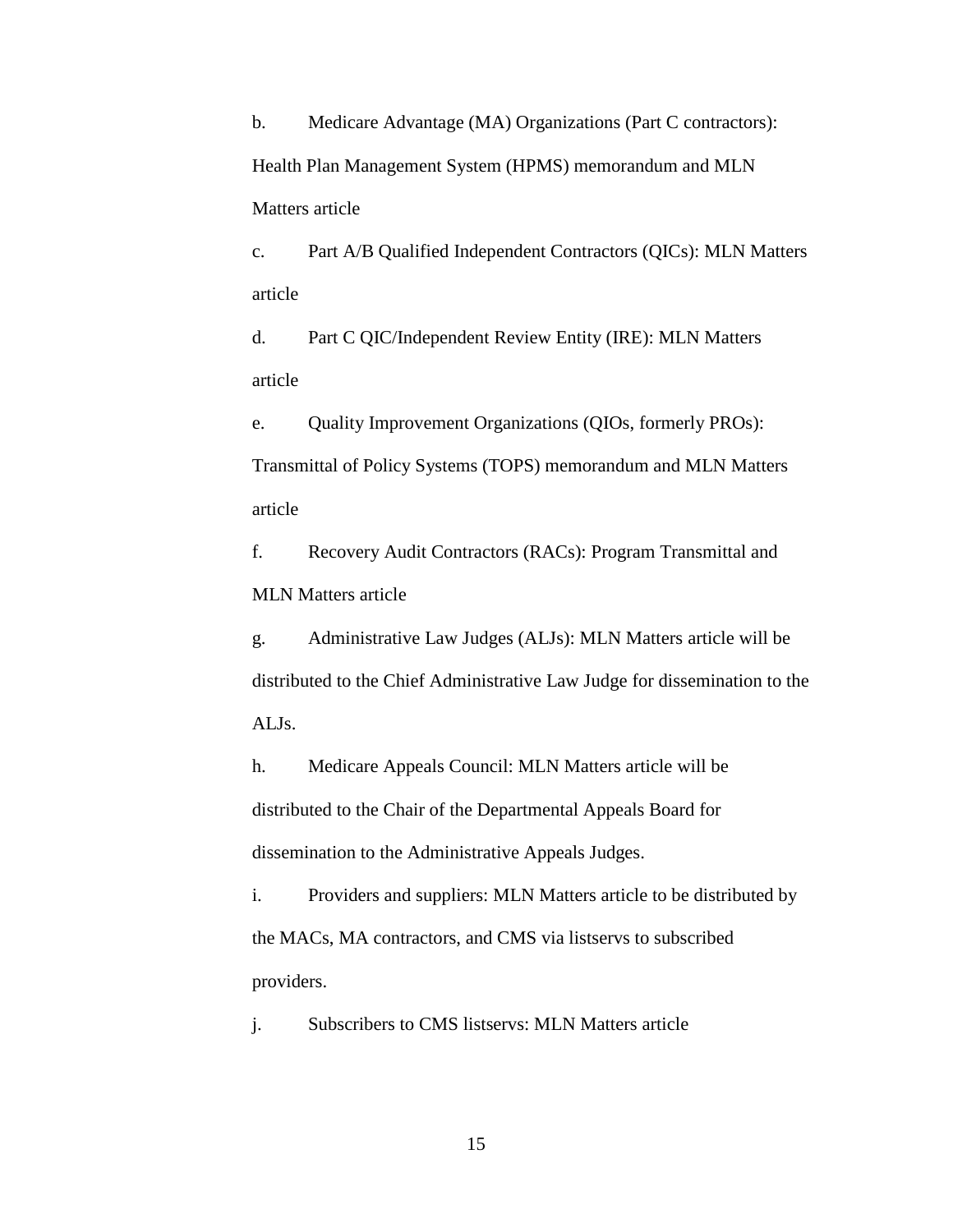k. 1-800 MEDICARE Scripts: CMS will revise relevant 1-800 MEDICARE customer service scripts as necessary to ensure consistency with the revised manual provisions

11. CMS will include an accompanying message with the distribution of the MLN Matters article stating that the article was prepared and is being distributed as a result of this Settlement Agreement.

<span id="page-15-0"></span>12. CMS will afford Plaintiffs' Counsel 21 days to review and provide a single set of written comments on the written educational materials created as part of settlement before the materials are finalized and issued. CMS will take any recommendations from Plaintiffs' Counsel under advisement and will make a good faith effort to utilize Plaintiffs' Counsel's reasonable recommendations that are limited to the coverage standards as clarified in Sections IX[.6](#page-9-0) through IX[.8](#page-13-1) and that are consistent with those coverage standards as well as all other statutory and regulatory requirements. If Plaintiffs request, CMS will also afford Plaintiffs' Counsel a second opportunity for review and comment on these written educational materials before they are finalized and disseminated: Plaintiffs' Counsel will have 14 days to review any subsequent changes made and either provide a second set of written comments or communicate its comments at a meeting between counsel. CMS will take any recommendations from Plaintiffs' Counsel under advisement and will make a good faith effort to utilize Plaintiffs' Counsel's reasonable recommendations that are limited to the coverage standards as clarified in Sections IX[.6](#page-9-0) through IX[.8](#page-13-1) and that are consistent with those coverage standards as well as all other statutory and regulatory requirements. CMS shall retain final authority as to the ultimate content of the written educational materials. CMS,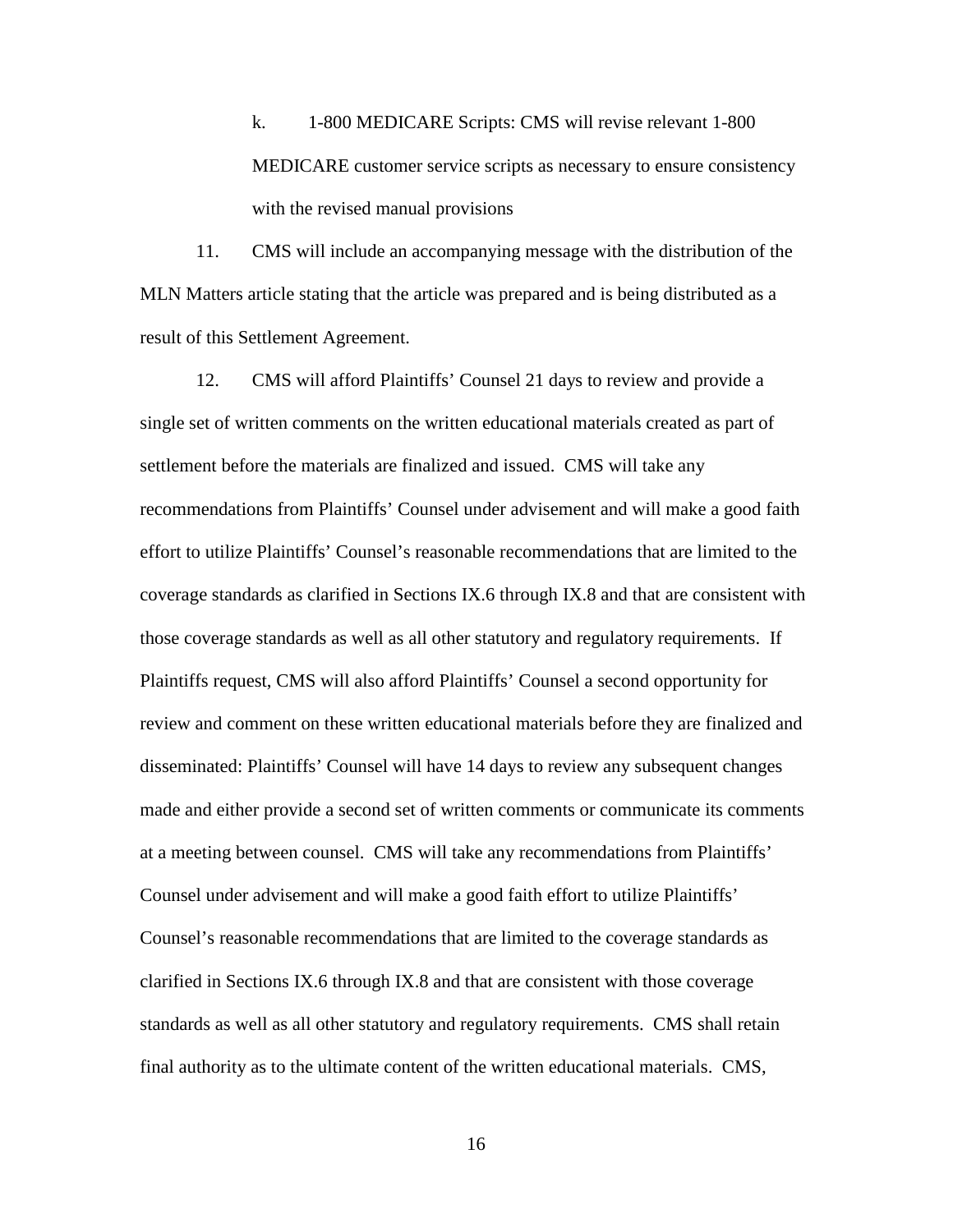through counsel, agrees to tell Plaintiffs' Counsel (through Plaintiffs' Lead Counsel) when the written educational materials have been distributed.

13. In providing any set of recommendations described in paragraph [12](#page-15-0) above, Plaintiffs agree to collect all recommendations into one consolidated document to be provided by Plaintiffs' Lead Counsel.

<span id="page-16-0"></span>14. Other educational initiatives:

a. National Call for providers & suppliers: CMS will conduct a National Call for providers and suppliers for the sole purpose of communicating the policy clarifications reflected by the manual revisions agreed to as part of this Settlement Agreement as detailed in Sections IX.6 through IX.8. An audio and written transcript of the call will be made available on the CMS website, www.CMS.gov, for those providers and suppliers unable to attend the call.

<span id="page-16-1"></span>b. National Call for contractors & adjudicators: CMS will conduct a National Call for contractors, ALJs, medical reviewers, and agency staff to communicate the policy clarifications reflected by the manual revisions agreed to as part of this Settlement Agreement as detailed in Sections IX.6 through IX.8. Following this National Call, CMS will provide all contractors and adjudicators invited to the call a summary of the call, consisting of a copy of the PowerPoint slides presented and the summary prepared by CMS of the questions posed and answers provided during this National Call.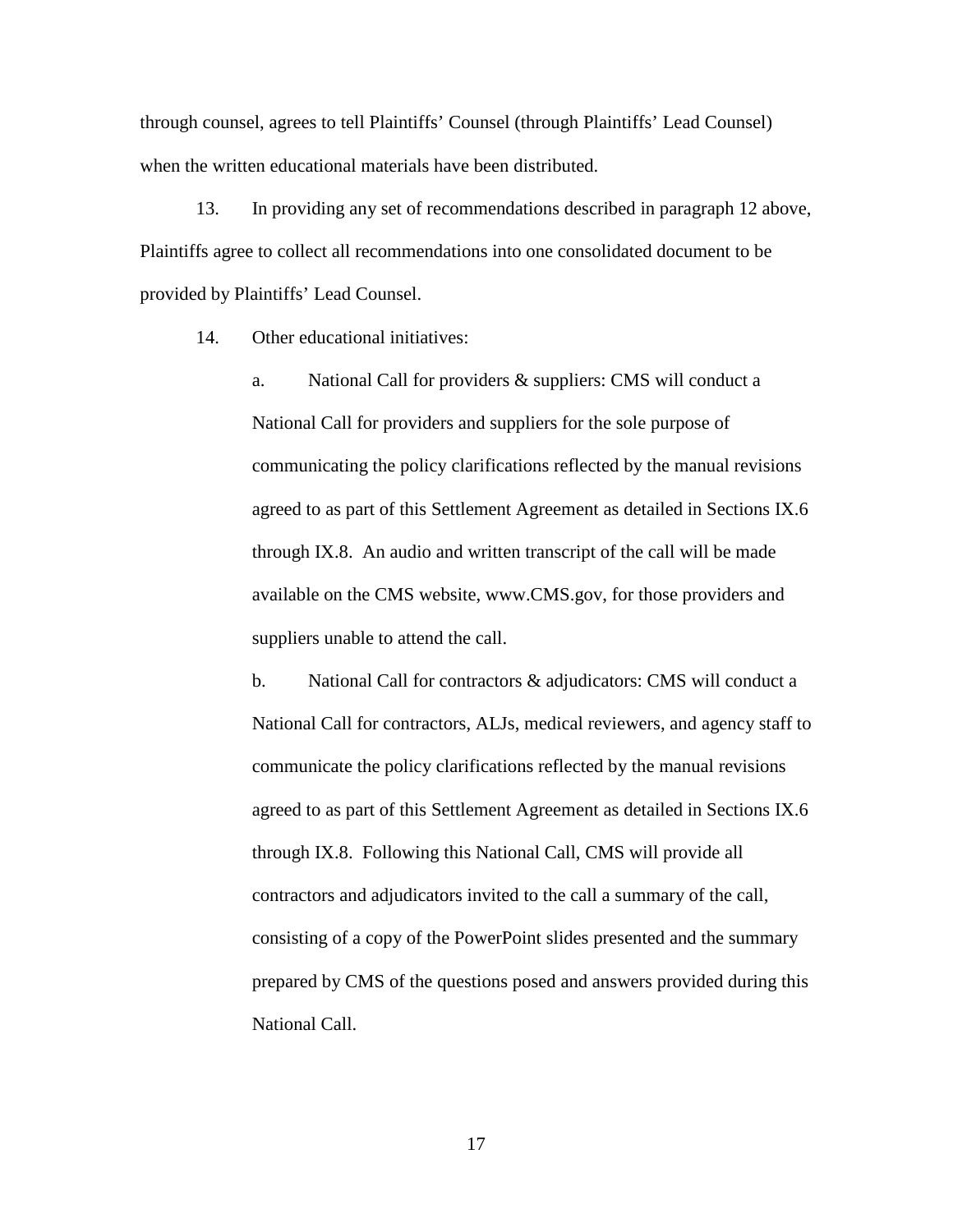<span id="page-17-0"></span>c. For both National Calls, CMS will prepare a deck of PowerPoint slides to assist in communicating the policy clarifications reflected by the manual revisions. Before these slides are finalized, CMS will afford Plaintiffs' Counsel at least 7 days to review and provide a single set of written comments on the slides. CMS will take any recommendations from Plaintiffs' Counsel under advisement and will make a good faith effort to utilize in the final presentation Plaintiffs' Counsel's reasonable recommendations that are limited to the coverage standards as clarified in Sections IX[.6](#page-9-0) through IX[.8](#page-13-1) and that are consistent with those coverage standards as well as all other statutory and regulatory requirements. CMS shall retain final authority as to the ultimate content of these PowerPoint slides. In providing any set of recommendations described in this paragraph, Plaintiffs agree to collect all recommendations into one consolidated document to be provided by Plaintiffs' Lead Counsel.

d. Open Door Forum (ODF):

Following the issuance of the manual revisions made pursuant to this Settlement Agreement, CMS will include an announcement of the manual revisions and a reference to the above-described National Call for providers and suppliers as agenda items for a Home Health, Hospice, and Durable Medical Equipment ODF, a Hospital ODF, a Physicians, Nurses and Allied Health Professionals ODF, and a Skilled Nursing Facilities/Long-Term Care ODF. Following the issuance of the manual revisions, CMS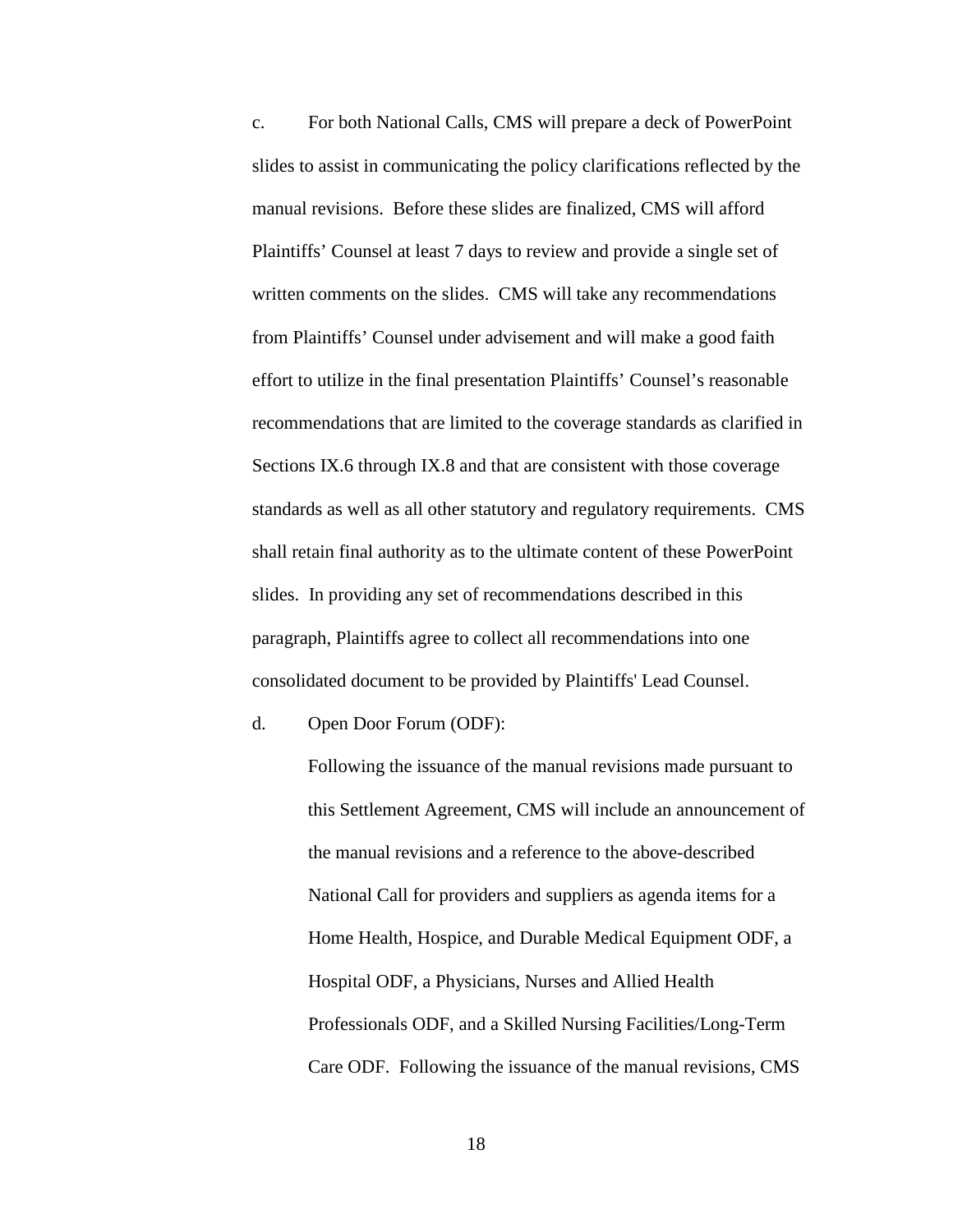will also include an announcement of the manual revisions as an agenda item for a Medicare Beneficiary ombudsman ODF.

e. CMS will post the Program Transmittal and MLN Matters article on CMS's website, [www.CMS.gov.](http://www.cms.gov/) CMS will inform Plaintiffs' Lead Counsel when the Program Transmittal is issued.

15. CMS will make a good faith effort to notify Plaintiffs' Lead Counsel, in advance of the National Calls and Open Door Forums described above in Section IX[.14](#page-16-0) to be held to carry out the educational campaign provided in the settlement agreement. Plaintiffs and Plaintiffs' Counsel will be permitted to attend the Open Door Forums and the National Call for providers and suppliers described above in Section [IX](#page-7-0)[.14.](#page-16-0) Following the National Call for contractors and adjudicators described above in Section [IX](#page-7-0)[.14.b,](#page-16-1) CMS, through counsel, will provide to Plaintiffs' Counsel (1) a certification that this National Call occurred; (2) a certification that guidance was given consistent with the PowerPoint slides described in Section [IX.](#page-7-0)[14.c](#page-17-0) and the manual revisions revised as part of this Settlement Agreement as set forth in Sections IX.6 through IX.8; (3) a certification that any questions from contractors or adjudicators were answered consistent with those manual revisions; and (4) a summary prepared by CMS of the questions posed and answers provided during this National Call.

16. CMS agrees to finalize and issue the revised manual provisions and to carry out the educational campaign provided by the settlement agreement within one year of the Approval Date.

# **Accountability Measures**

# Claims Review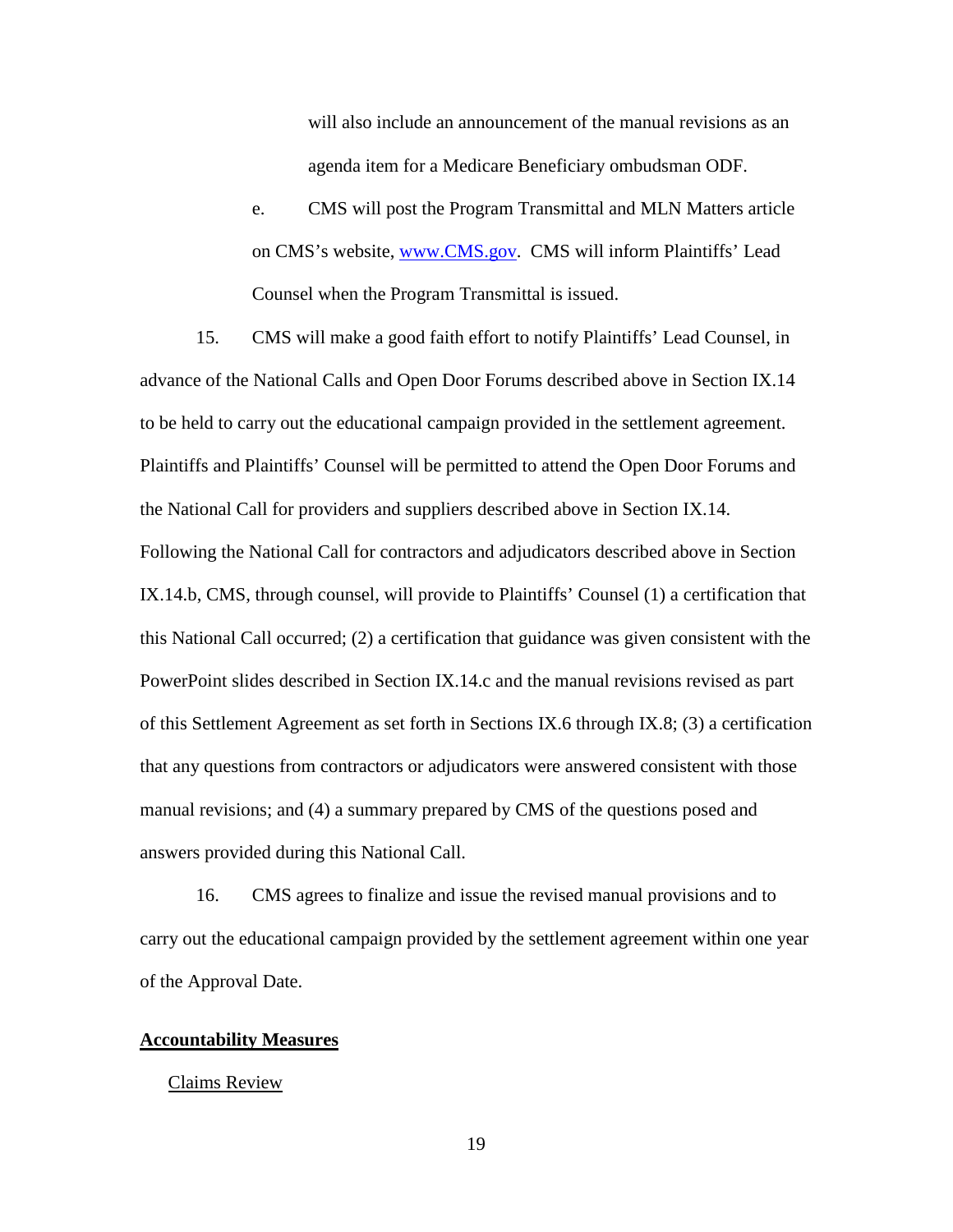<span id="page-19-0"></span>17. CMS will engage in the following measures:

a. Sampling of QIC Decisions: CMS will develop protocols for reviewing a random sample of SNF, HH, and OPT coverage decisions by the QICs (for claims under Parts A, B, and C) under the SNF, HH, and OPT maintenance coverage standards set forth above in Sections IX[.6](#page-9-0) through IX[.7](#page-11-0) to determine overall trends and any problems in the application of these maintenance coverage standards. CMS will make a reasonable effort to draw the random sample of QIC decisions to reflect claims initially decided by a representative cross-section of contractors and MA Organizations. Plaintiffs' Counsel may provide suggestions to CMS as to how to identify appropriate claims for sampling, e.g., through target diagnosis codes.

b. CMS will provide updates to Plaintiffs' Counsel regarding the results of this random sampling during the bi-annual meetings referenced below in Section IX.17.f, beginning with the first meeting following completion of the educational campaign (which will be the second of the five bi-annual meetings). CMS's obligation to conduct sampling of QIC decisions as described above in Section IX.17[.a](#page-19-0) pursuant to this Settlement Agreement terminates with the results reported at the fifth and final of the bi-annual meetings.

c. For any QIC decision from the random sample in which CMS finds reason to believe an error was made in applying the correct SNF, HH, and OPT maintenance coverage standards as set forth in Sections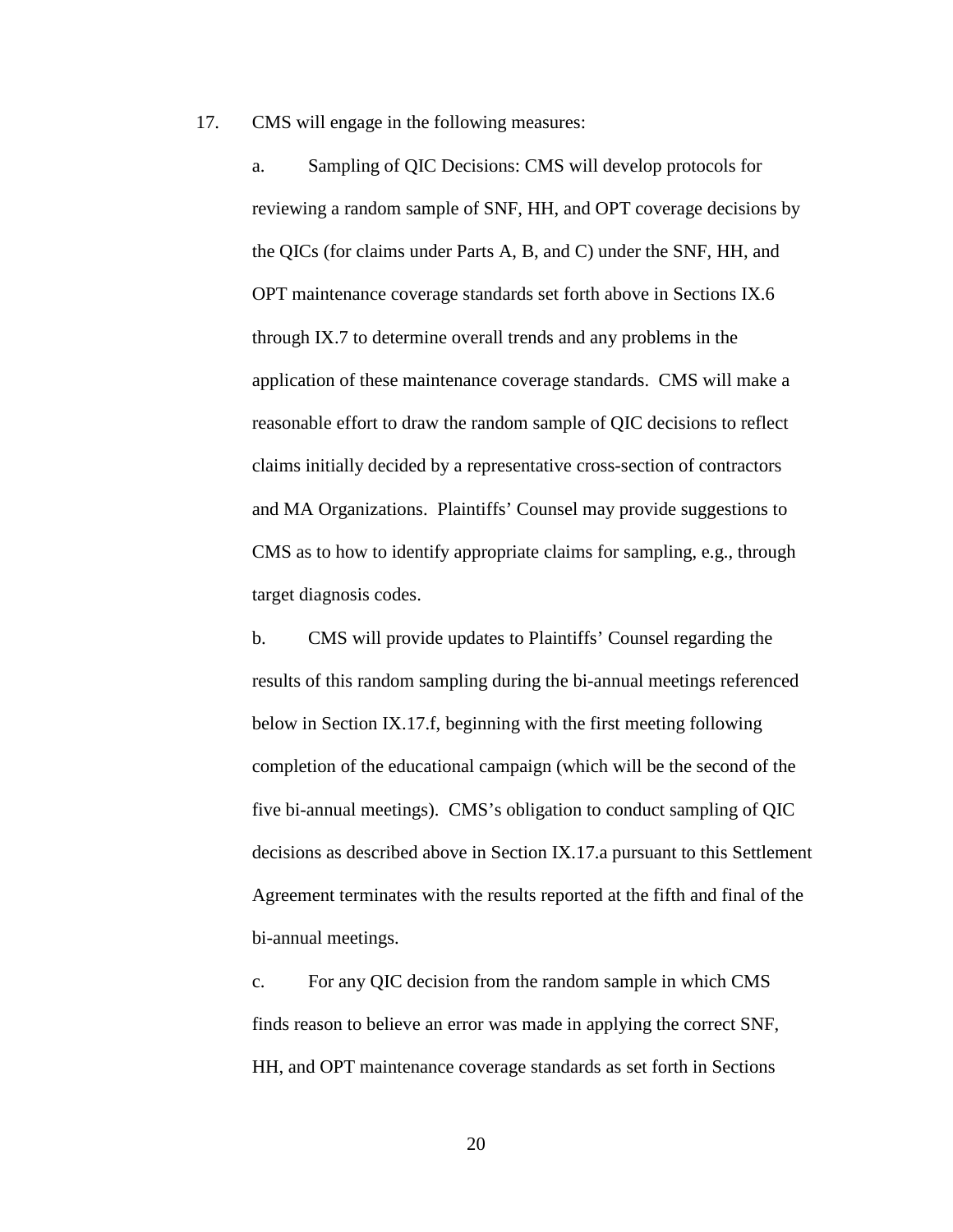IX.6 and IX.7, CMS will contact the QIC to determine whether an error was made. For those decisions in which an error by the QIC is confirmed, CMS will direct, or request if the agency does not have authority to direct, the QIC to correct its error.

d. If the random sampling indicates that a particular Medicare contractor or MA organization is not applying the correct SNF, HH, and OPT maintenance coverage standards as set forth in Sections IX.6 and IX.7, CMS will address this issue directly with that entity. The manner in which CMS addresses the issue will be within its discretion.

<span id="page-20-0"></span>e. Review of Individual Claims Determinations: To address any individual beneficiary claims determinations that Plaintiffs believe were not decided in accordance with the SNF, HH, and OPT maintenance coverage standards as set forth above in Sections IX[.6](#page-9-0) and IX[.7,](#page-11-0) CMS will agree to review and address individual claims determinations as follows:

> 1. During the bi-annual meetings referenced below in Section IX.17.f, Plaintiffs will present CMS (through Plaintiffs' Lead Counsel) individual claims determinations it believes were not decided in accordance with the SNF, HH, and OPT maintenance coverage standards as set forth in Sections IX.6 and IX.7. The total number of such individual claims determinations Plaintiffs' Counsel presents over the course of all bi-annual meetings is not to exceed 100.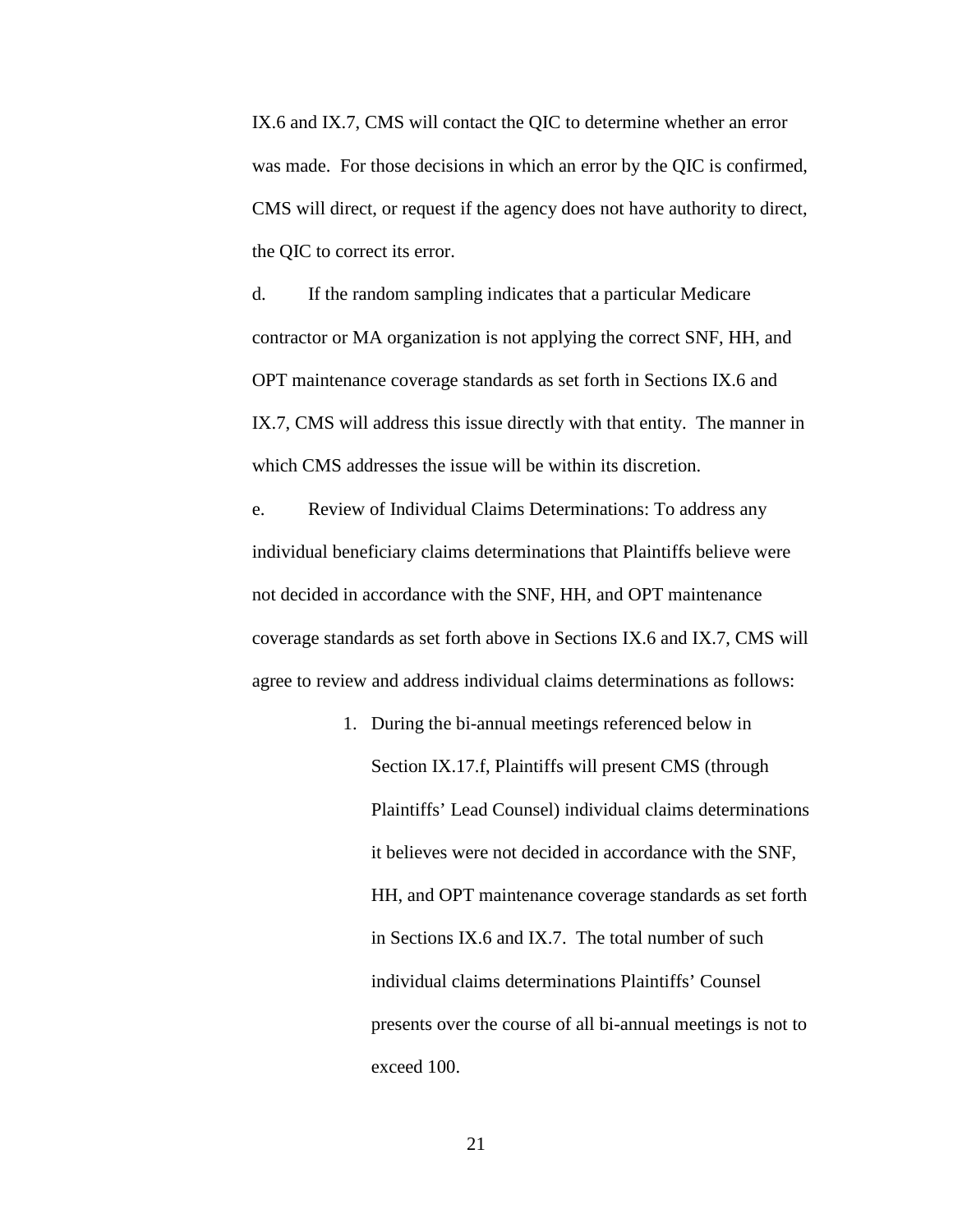- 2. CMS will direct, or request if the agency does not have authority to direct, the pertinent Medicare contractors or MA Organizations to review and evaluate these claims and related documentation. If the review of such claims indicates that a particular Medicare contractor or MA organization is not applying the correct SNF, HH, and OPT maintenance coverage standard as set forth in Sections IX.6 and IX.7, CMS will address this issue directly with that entity. The manner in which CMS addresses the issue will be within its discretion. Workload permitting, CMS will provide updates to Plaintiffs' Lead Counsel regarding the action taken on these cases during the subsequent bi-annual meeting referenced below in Section IX.17[.f](#page-21-0) , provided that CMS receives proper authorization from the beneficiary.
- <span id="page-21-0"></span>f. Bi-Annual Meetings: CMS will meet with Plaintiffs' Counsel on a biannual basis to discuss the results of the sampling of claims data and the agency's review of the individual claims determinations as discussed above in Sections IX.17[.a-](#page-19-0)b and IX.17[.e.](#page-20-0) The meetings can also be used to bring any issues related to the settlement to the agency's attention. The first of these meetings will take place following the issuance of the revised manual provisions and prior to the completion of the educational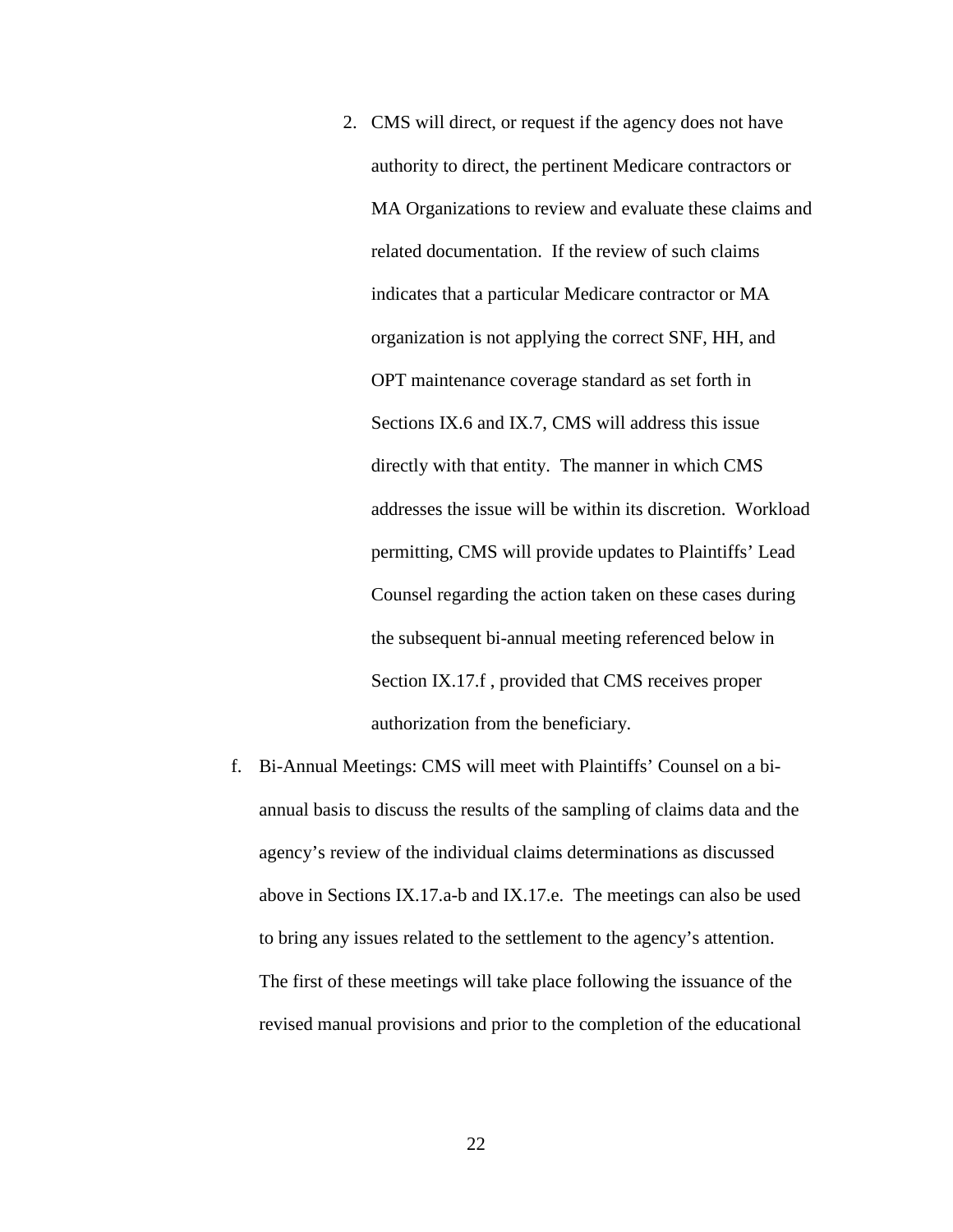campaign, and meetings will continue on a bi-annual basis thereafter for a total of five (5) meetings.

18. The Parties recognize that Defendant's obligations are met under the Settlement Agreement once it has complied with the terms of this Settlement Agreement, and that Defendant is not guaranteeing to Plaintiffs that certain results will be achieved once the steps set forth in this Settlement Agreement have been implemented.

### **X. ATTORNEY'S FEES**

<span id="page-22-0"></span>Defendant agrees to pay reasonable and appropriate attorney's fees, costs, and expenses related to work performed by Plaintiffs' Counsel in the litigation and settlement of this matter up until the Approval Date, subject to appropriate documentation and exercise of business judgment by Plaintiffs and Plaintiffs' Counsel, pursuant to the Equal Access to Justice Act. For work performed by Plaintiffs' Counsel after the Approval Date, Defendant agrees to pay reasonable and appropriate attorney's fees, costs, and expenses only for the post-Approval Date work specified in this Settlement Agreement, to be capped at \$300,000, subject to appropriate documentation and exercise of business judgment by Plaintiffs and their attorneys and pursuant to the Equal Access to Justice Act. However, if Plaintiffs initiate proceedings to enforce this Settlement Agreement, as described above, and if the Court finds that Defendant has not complied with the Settlement Agreement, Plaintiffs reserve the right to seek the payment of additional fees, costs, and expenses in connection with that enforcement proceeding that will not be subject to the above cap. Plaintiffs' Lead Counsel may submit request(s) for post-Approval fees to Defendant's Counsel for periods no less than 12 months in length, except for the last period if one or more earlier periods has been for more than 12 months.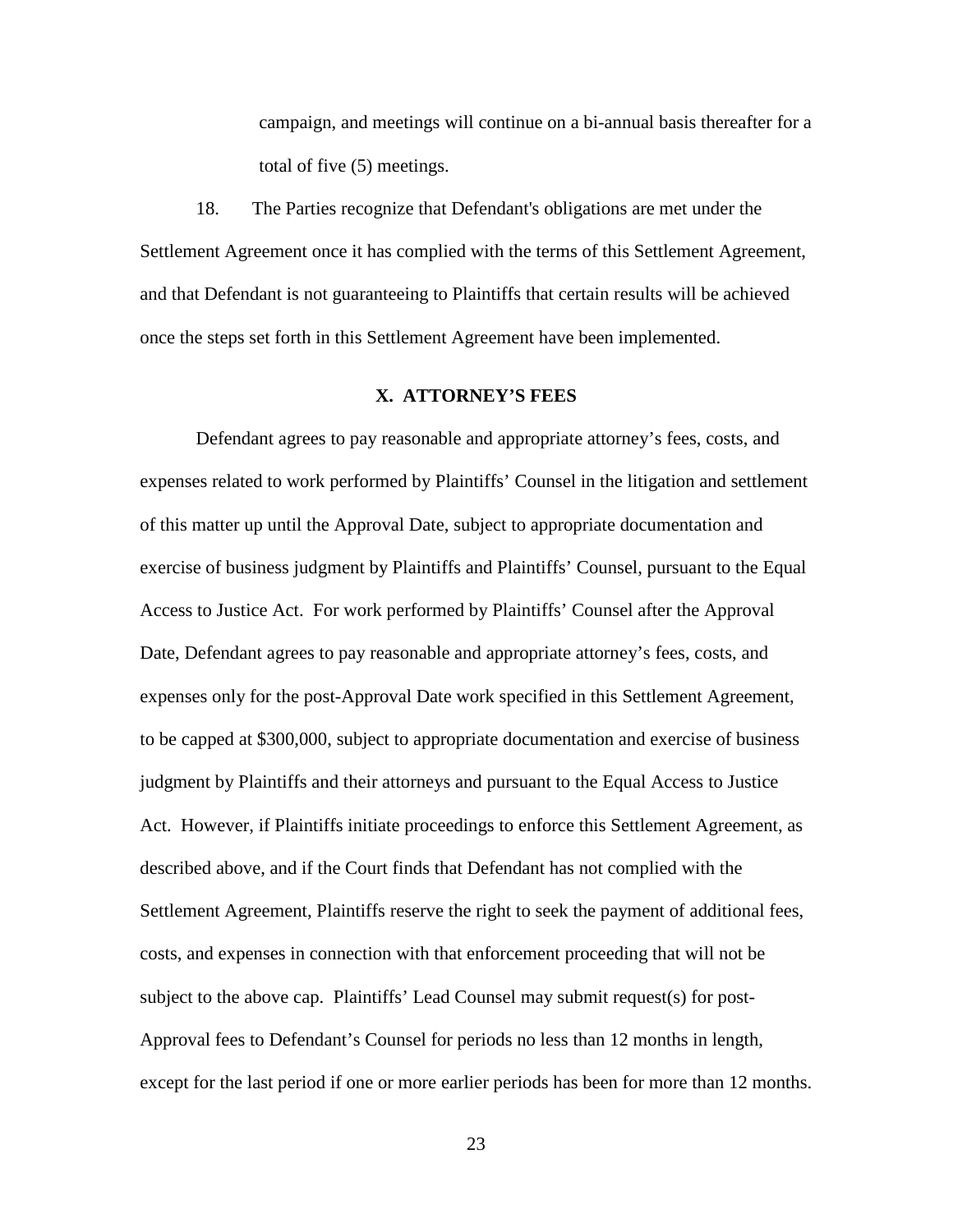In the event that the parties are unable to agree upon the amount of fees, Plaintiffs may retain the right to file a fee petition with the Court. Notwithstanding their agreement to limit any post-Approval attorney's fees, costs, and expenses to the above fee cap, Plaintiffs and Plaintiffs' Counsel object to the principle of a fee cap and reserve their right to object to such a cap in future cases.

# **XI. CLASS CERTIFICATION AND RELIEF**

## <span id="page-23-0"></span>**Class Definition**

<span id="page-23-2"></span>1. Defendant will stipulate to the certification of a class pursuant to Federal Rule of Civil Procedure  $23(b)(2)$  consisting of all Medicare beneficiaries who:

- a. received skilled nursing or therapy services in a skilled nursing facility, home health setting, or outpatient setting; and
- <span id="page-23-1"></span>b. received a denial of Medicare coverage (in part or in full) for those services described in the previous paragraph based on a lack of improvement potential in violation of the SNF, HH, or OPT maintenance coverage standards as defined above in section Sections IX[.6](#page-9-0) and IX[.7](#page-11-0) and that denial became final and non-appealable on or after January 18, 2011; and

c. seek Medicare coverage on his or her own behalf; the definition of class members specifically excludes providers or suppliers of Medicare services or a Medicaid State Agency.

# **Re-Review Relief for Certain Members of the Class**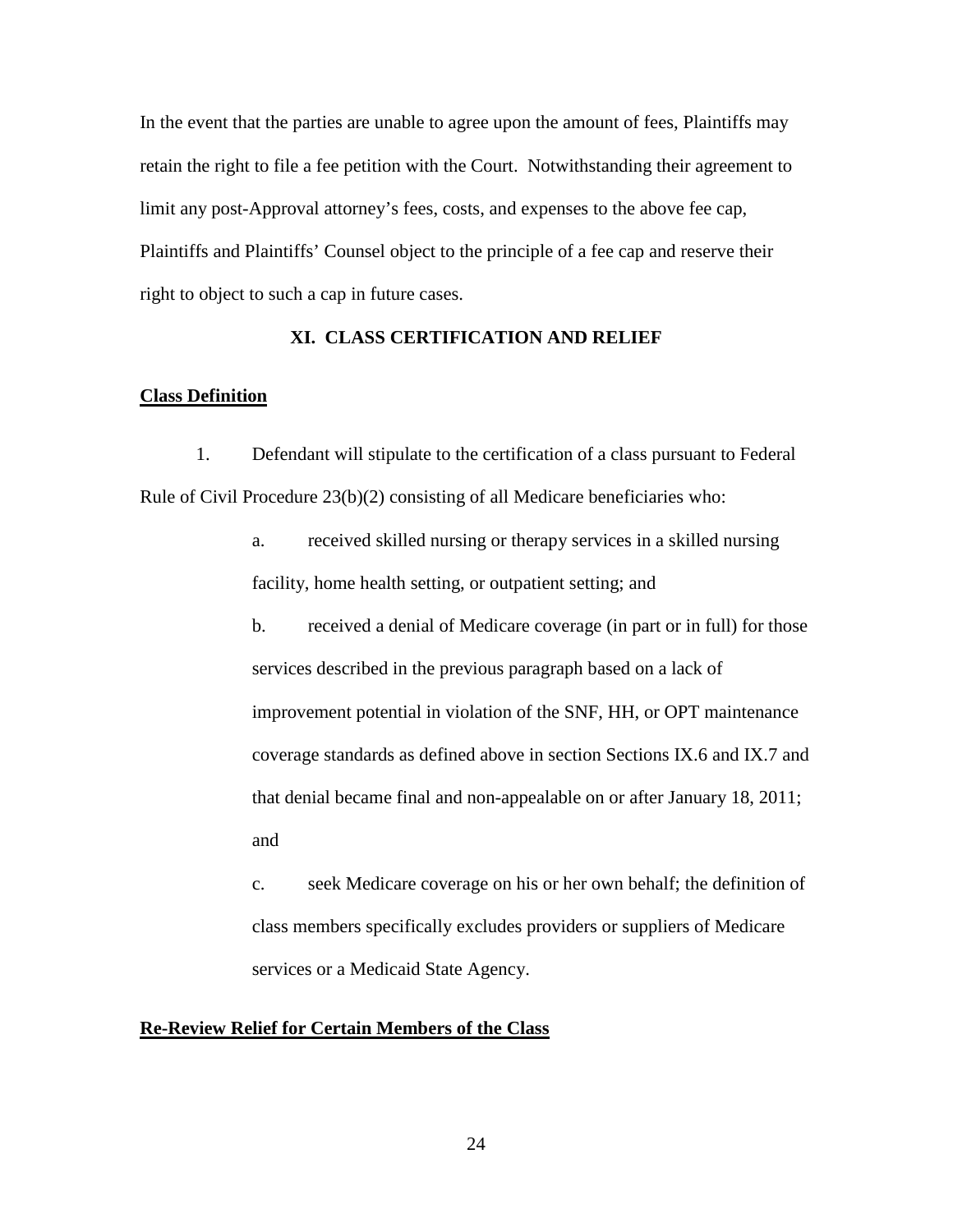2. Certain members of the class are eligible for re-review of the claim denials described above in Section XI[.1.b,](#page-23-1) if the following requirements are met:

> a. The services described above in Section XI[.1.a](#page-23-2) that are the subject of the denial described above in Section XI[.1.b](#page-23-1) must not have been covered or paid for by any third-party payer or insurer or Medicare, except in the case of an individual Medicare beneficiary whose services were paid for by Medicaid and who paid for the service or is personally or financially liable or subject to recovery for the services; and

b. There must not have been a basis for the denial of the claim for Medicare coverage that was separate and independent from the alleged failure to apply the SNF, HH, or OPT maintenance coverage standards as defined above in Sections IX[.6](#page-9-0) and IX[.7.](#page-11-0) A separate and independent basis for denial would include the failure to satisfy any procedural requirement, any Medicare eligibility requirement, or any threshold requirement for coverage, but a conclusory determination that services were not "reasonable and necessary," were not "medically necessary," or that coverage is denied using other conclusory, non-specific language, that may be based on a failure to apply the SNF, HH, or OPT maintenance coverage standards as defined in Sections IX.6 and IX.7 above would not be such a separate and independent basis for denial.

3. Claim denials described in Section XI.1.b that become final and nonappealable after the End of the Educational Campaign are not eligible for re-review under this Section (XI).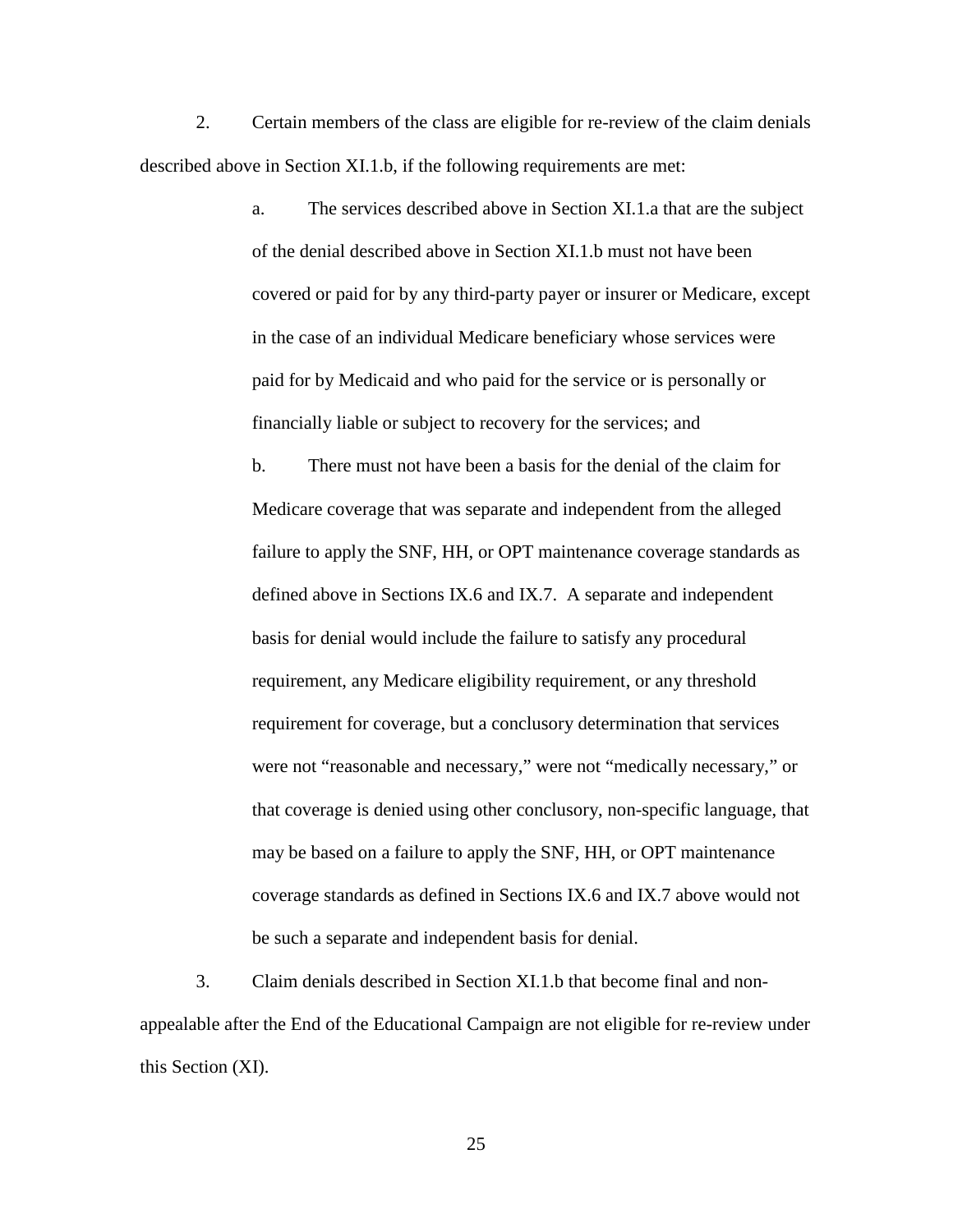<span id="page-25-0"></span>4. Claims of class members other than of the Named Plaintiffs that are currently the subject of any lawsuit pending in an Article III United States Court or have been the subject of a final, non-appealable judgment by such courts are not eligible for rereview under this Section (XI).

<span id="page-25-1"></span>5. Only class members on their own behalf may receive re-review of claims under this section. No provider or supplier of Medicare services or Medicaid State Agency is permitted to receive re-review under this section on behalf of or by assignment from a class member.

6. Class members who are eligible for re-review of claim denials will be partitioned into two groups.

> a. Group 1 consists of all class members who received a final, nonappealable denial of Medicare coverage (in part or in full) where that denial became final and non-appealable after January 18, 2011 and up to and including the Approval Date.

b. Group 2 consists of all class members who received a final, nonappealable denial of Medicare coverage (in part or in full) from the day after the Approval Date through and including the End of the Educational Campaign.

<span id="page-25-2"></span>7. Group 1 class members seeking re-review relief as set forth in this Section (XI) will be required to identify themselves and their final, non-appealable denials to CMS no later than six (6) months after the End of the Educational Campaign. Group 2 class members seeking re-review relief as set forth in this Section (XI) will be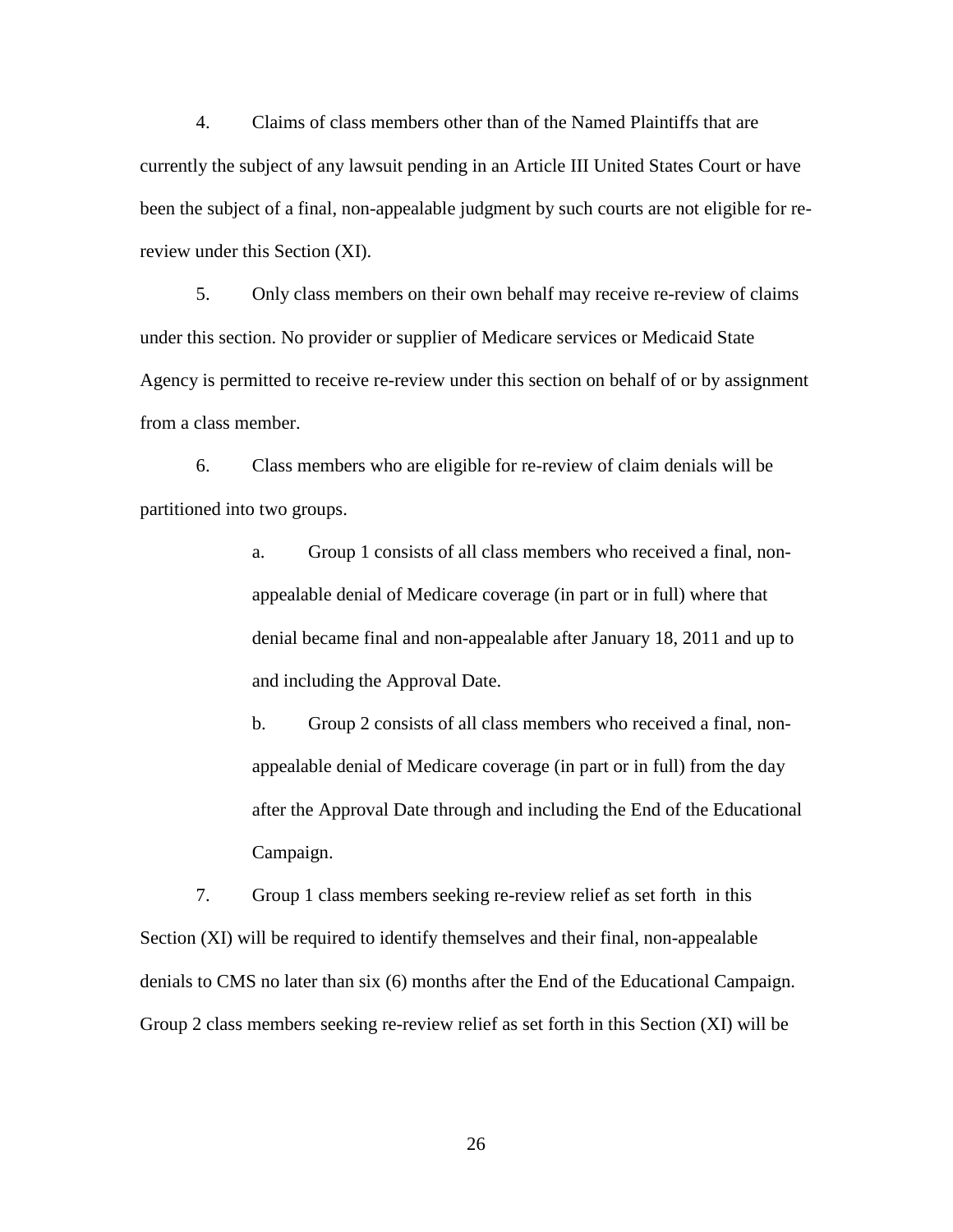required to identify themselves and their final, non-appealable denials to CMS no later than twelve (12) months after the End of the Educational Campaign.

<span id="page-26-0"></span>8. For each Group 1 or 2 class member who identifies himself or herself to CMS within the specified timeframe for re-review as set forth in the previous paragraph, the agency will direct, or request if the agency does not have the authority to direct, the contractor or adjudicator who last denied the class member's claim for Medicare coverage to re-review the claim under the clarified maintenance coverage standards set forth above in Sections IX[.6](#page-9-0) and IX.7, subject to the exceptions described above in Sections XI[.4](#page-25-0) and XI[.5.](#page-25-1)

9. When results of the re-review process confirm that the claim was denied in error and that the care should have been covered by Medicare, the agency will reimburse for that care, or, if the agency does not have the authority to reimburse, request reimbursement for the class member for that care, subject to applicable Medicare reimbursement limits.

10. Within 10 days of Approval of this Settlement Agreement, Defendant will inform Plaintiffs' Lead Counsel of the process, including to whom class members should identify themselves (pursuant to Section [XI.](#page-23-0)[7](#page-25-2) through [XI.](#page-23-0)[8\)](#page-26-0), by which class members should identify themselves in order to obtain re-review.

11. Within 30 days after the End of the Educational Campaign, Plaintiffs' Lead Counsel shall provide Defendant with the final claim denial that Ms. Jimmo received that is at issue in this lawsuit. Defendant shall promptly process Ms. Jimmo's claim under the re-review process as set forth in Section XI.2 through XI.10. Defendant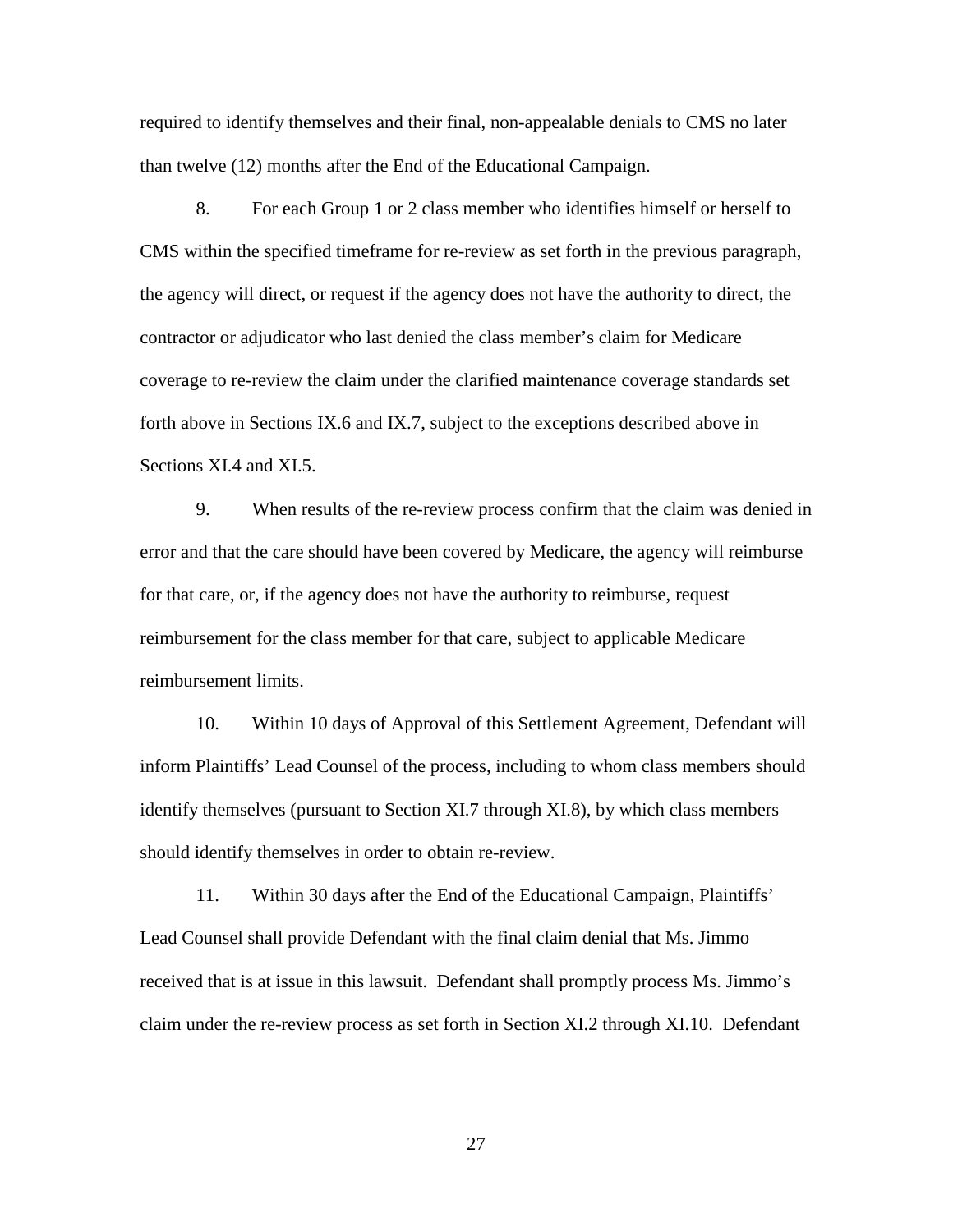shall make a good faith effort to issue a final decision on Ms. Jimmo's claim, if appropriate, as soon as practicable.

## **XII. COMPLIANCE WITH LEGAL AUTHORITY**

The parties recognize that Defendant is required to comply with applicable statutes and regulations, including any future revisions to the statutes and regulations that govern Medicare coverage, and that nothing in this Settlement Agreement shall prohibit Defendant from modifying its policies and procedures to comply with any relevant statutory or regulatory changes, even if such modifications are made during the period of the Court's continuing jurisdiction under this Settlement Agreement, or from otherwise changing Defendant's regulations in a manner consistent with the Administrative Procedure Act. If Plaintiffs' Counsel believes that any such modifications to Defendant's policies and procedures, such as the Medicare Benefits Policy Manual, are not authorized by any statutory or regulatory changes, and that any such modifications would constitute a breach of any of the provisions of this Settlement Agreement, they reserve the right to initiate the Dispute Resolution process in Section VIII.

## **XIII. RELEASE**

<span id="page-27-1"></span><span id="page-27-0"></span>1. In consideration for the promises of Defendant as set forth in this Settlement Agreement, the Named Plaintiffs and all Class Members, and their heirs, administrators, successors, or assigns (together, the "Releasors"), hereby release and forever discharge Defendant and the United States Department of Health and Human Services (HHS), along with Defendant's and HHS's administrators, successors, officers, employees, and agents (together, the "Releasees") from any and all claims and causes of action that have been asserted or could have been asserted in this action by reason of, or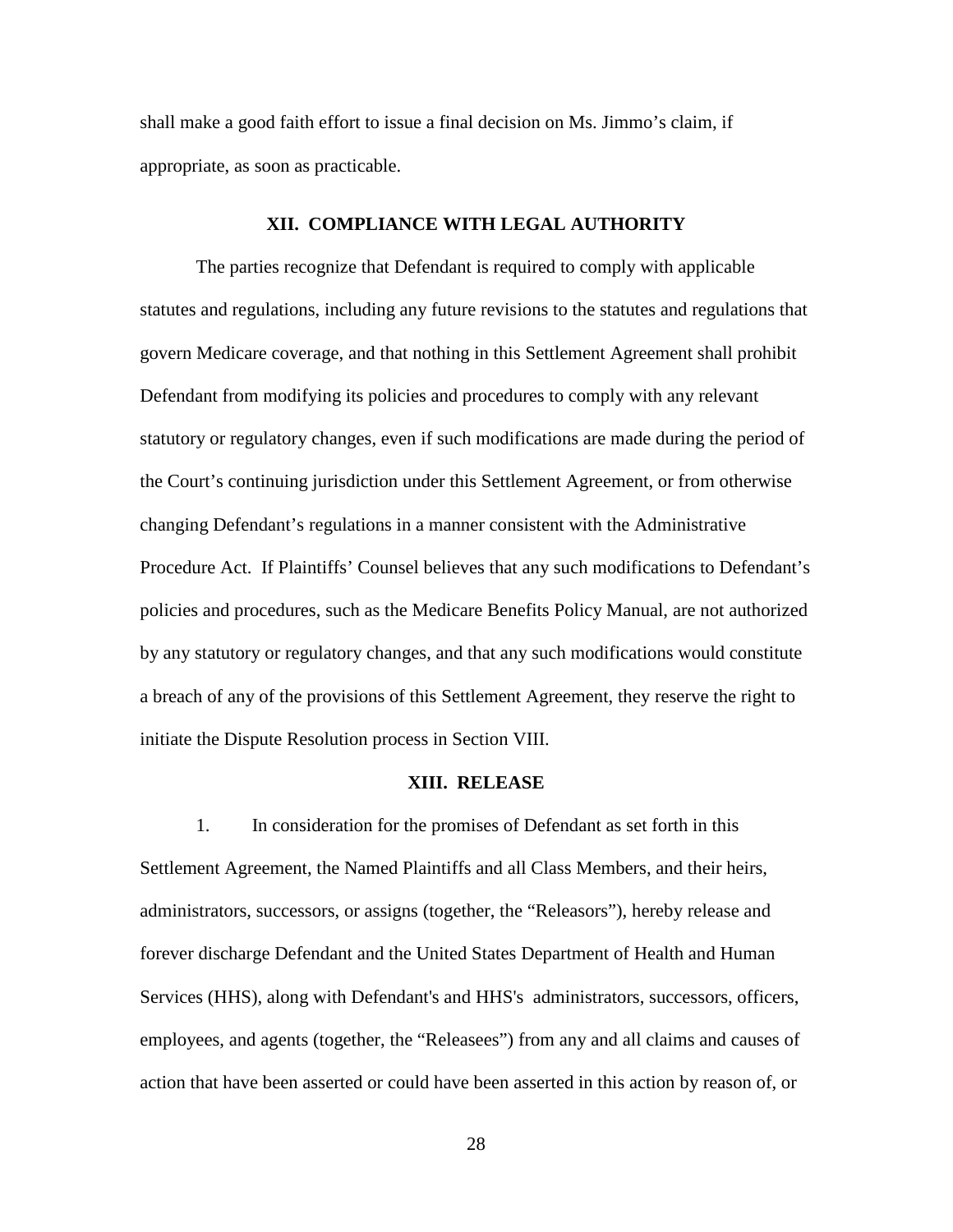with respect to, Plaintiffs' allegations that Defendant has illegally applied, or has failed to properly prevent the application of, an Improvement Standard under which Medicare coverage of skilled services is denied on the basis that a Medicare beneficiary is not improving, without regard to an individualized assessment of the beneficiary's medical condition and the reasonableness and necessity of the treatment, care or services in question.

2. The above release shall not affect the right of any Class Member to seek any and all individual relief that is otherwise available in satisfaction of an individual claim against Defendant for Medicare benefits that is not based upon the allegations set forth in Section [XIII.](#page-27-0)[1](#page-27-1) above.

3. The above release also shall not affect Plaintiffs' or any Class Member's right, if any, to bring a separate lawsuit challenging any new policy or procedure that is adopted by Defendant after the end of the Court's jurisdiction over this Settlement Agreement, as described in Section [VI.](#page-4-0) Plaintiffs and Class Members will have no right to claim that such a change in policies or procedures violates the Settlement Agreement, but do not waive any right to claim that the new policy or procedure violates the Social Security Act, Defendant's regulations, or any other provision of law.

### **XIV. NO ADMISSION OF LIABILITY**

Neither this Settlement Agreement nor any order approving this Settlement Agreement is or shall be construed as an admission by Defendant of the truth of any of the allegations set forth in the First Amended Complaint or the validity of the claims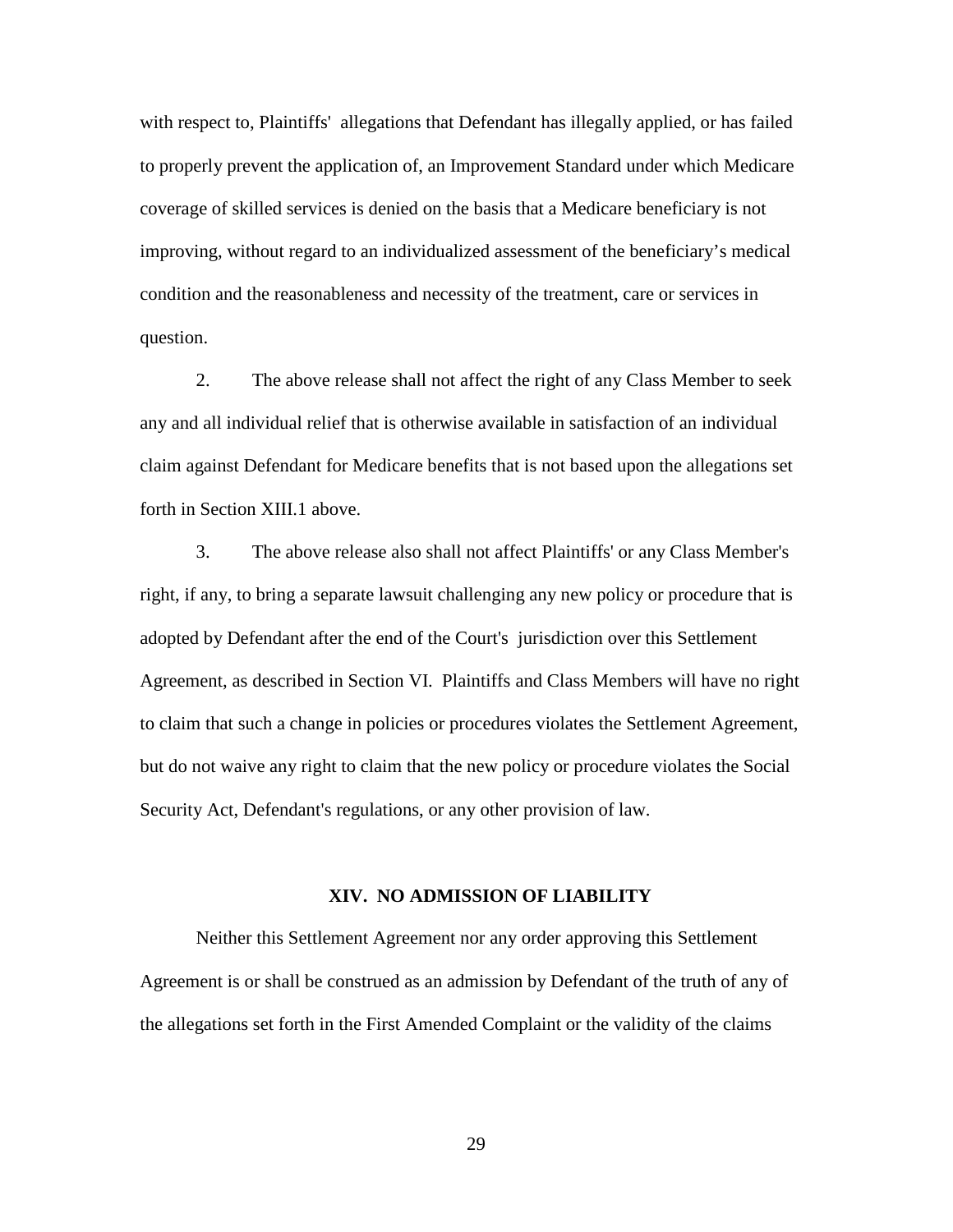asserted in the First Amended Complaint, or of Defendant's liability for any of those

claims.

 The undersigned representatives of the parties certify that they are fully authorized to consent to the Court's entry of the terms and conditions of this Settlement Agreement.

Dated: October 16, 2012

 */s/ Judith Stein (by permission)* JUDITH STEIN Executive Director Center for Medicare Advocacy, Inc. P.O. Box 350 Willimantic, CT 06226 [jstein@medicareadvocacy.org](mailto:jstein@medicareadvocacy.org)  (860) 456-7790 Fax: (860) 456-2614

Dated: October 16, 2012

*/s/ Gill Deford (by permission)*

GILL DEFORD Director of Litigation Center for Medicare Advocacy, Inc. P.O. Box 350 Willimantic, CT 06226 [gdeford@medicareadvocacy.org](mailto:gdeford@medicareadvocacy.org)  (860) 456-7790 Fax: (860) 456-2614

Dated: October 16, 2012

 */s/ Michael Benvenuto (by permission)* MICHAEL BENVENUTO Director, Medicare Advocacy Project Vermont Legal Aid 264 North Winooski Avenue Burlington VT, 05402 [mbenvenuto@vtlegalaid.org](mailto:mbenvenuto@vtlegalaid.org)  (802) 863-5620

DAVID J. BERGER MATTHEW R. REED